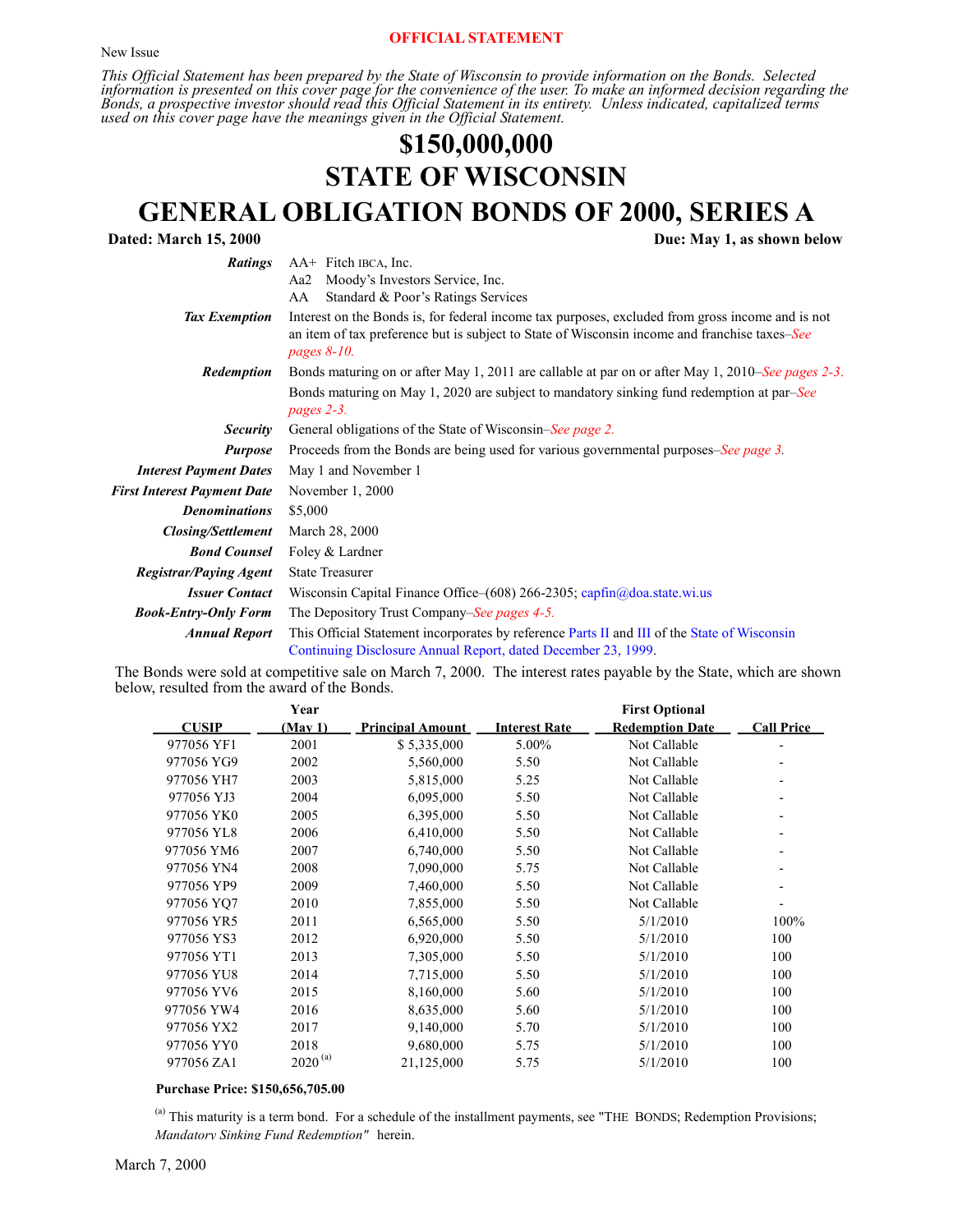No dealer, broker, sales representative or other person has been authorized to give any information or to make any representations other than as contained in this Official Statement, and if given or made, such other information or representations must not be relied upon. This Official Statement does not constitute an offer to sell or the solicitation of an offer to buy, nor shall there be any sale of the Bonds by any person in any jurisdiction in which it is unlawful for such person to make such offer, solicitation or sale. The information and expressions of opinion herein are subject to change without notice, and neither the delivery of this Official Statement nor any sale made hereunder shall, under any circumstances, create any implication that there has been no change in the affairs of the State of Wisconsin or other matters contained herein since the date hereof.

The issuer is the author of this Official Statement and is responsible for its accuracy and completeness. The Underwriter is not the author of this Official Statement. In accordance with its responsibilities under federal securities laws, the Underwriter is required to review the information in this Official Statement and must have a reasonable basis for its belief in the accuracy and completeness of the Official Statement's key representations.

# **TABLE OF CONTENTS**

|                                                 | Page |
|-------------------------------------------------|------|
| STATE OFFICIALS PARTICIPATING IN THE            |      |
|                                                 |      |
|                                                 |      |
|                                                 |      |
|                                                 |      |
|                                                 |      |
|                                                 |      |
|                                                 |      |
|                                                 |      |
|                                                 |      |
|                                                 |      |
|                                                 |      |
|                                                 |      |
|                                                 |      |
|                                                 |      |
|                                                 |      |
|                                                 |      |
|                                                 |      |
|                                                 |      |
|                                                 |      |
|                                                 |      |
|                                                 |      |
| APPENDIX A - INFORMATION ABOUT THE STATE A-1    |      |
| <b>APPENDIX B - GENERAL OBLIGATION ISSUANCE</b> |      |
|                                                 |      |
| APPENDIX C - EXPECTED FORM OF LEGAL OPINION C-1 |      |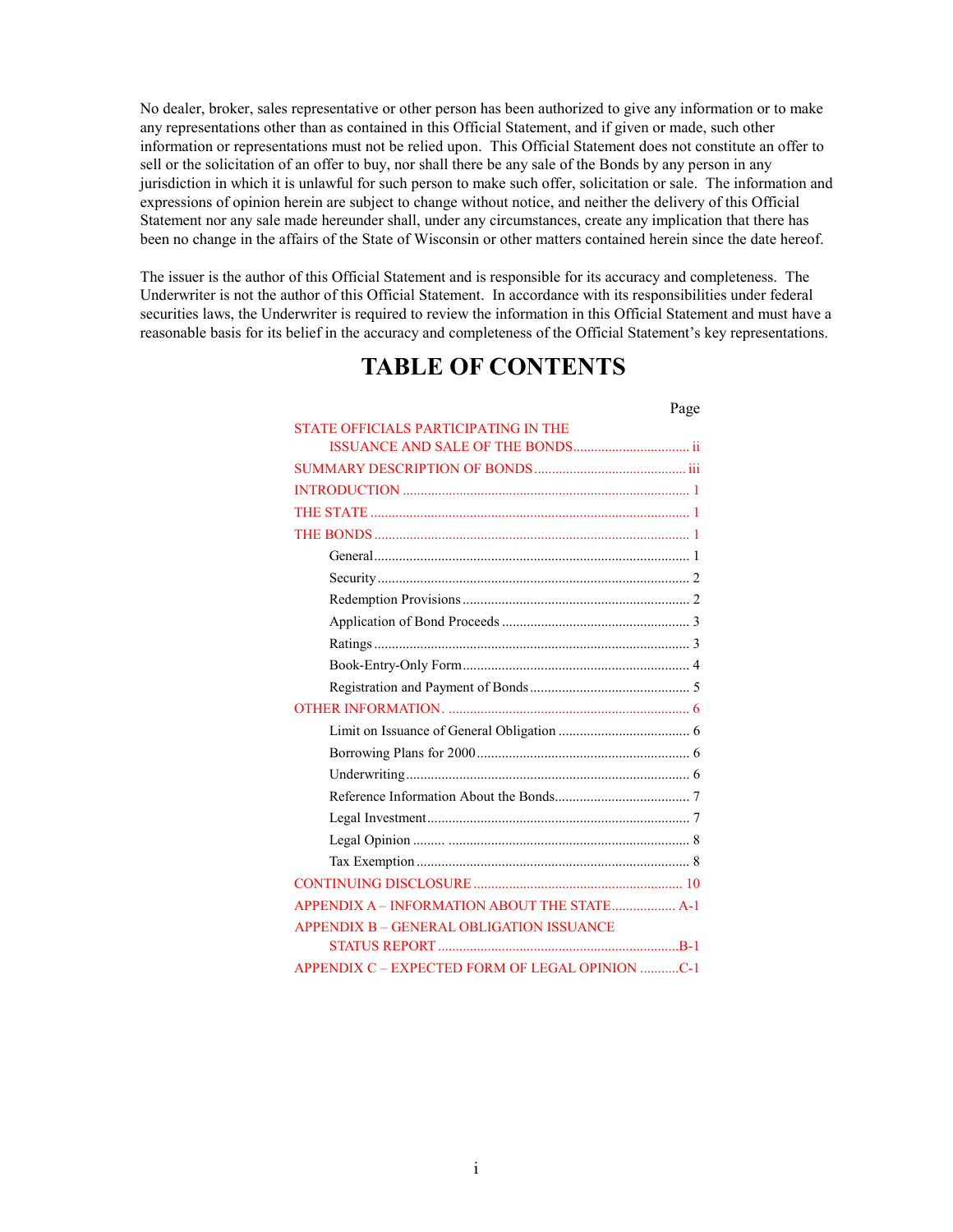## **STATE OFFICIALS PARTICIPATING IN THE ISSUANCE AND SALE OF THE BONDS**

#### **BUILDING COMMISSION MEMBERS**

<span id="page-2-0"></span>

| <b>Voting Members</b>                    | <b>Term of Office Expires</b>   |
|------------------------------------------|---------------------------------|
| Governor Tommy G. Thompson, Chairperson  | January 6, 2003                 |
| Senator Fred A. Risser, Vice-Chairperson | January 8, 2001                 |
| Senator Carol Roessler                   | January 8, 2001                 |
| Senator Robert Wirch                     | January 8, 2001                 |
| Representative Timothy Hoven             | January 8, 2001                 |
| Representative Robert Turner             | January 8, 2001                 |
| <b>Representative Daniel Vrakas</b>      | January 8, 2001                 |
| Mr. Bryce Styza, Citizen Member          | At the pleasure of the Governor |
|                                          |                                 |

#### **Nonvoting, Advisory Members**

Mr. George Lightbourn, Secretary At the pleasure of the Governor Department of Administration

- Mr. Adel Tabrizi, State Chief Engineer Department of Administration
- Mr. Wilbert King, State Chief Architect Department of Administration

#### **Building Commission Secretary**

Mr. Robert Brandherm **At the pleasure of the Building** (also serves as Administrator, Division Commission and Secretary of of Facilities Development of the Administration Department of Administration)

#### **OTHER PARTICIPANTS**

Mr. Jack C. Voight January 6, 2003 State Treasurer Mr. James E. Doyle January 6, 2003 State Attorney General

#### **DEBT MANAGEMENT AND DISCLOSURE**

Department of Administration Capital Finance Office P.O. Box 7864 101 E. Wilson Street, 10th Floor Madison, WI 53707-7864 Telefax (608) 266-7645 [capfin@doa.state.wi.us](mailto:capfin@doa.state.wi.us)

Mr. Frank R. Hoadley Capital Finance Director (608) 266-2305 [frank.hoadley@doa.state.wi.us](mailto:frank.hoadley@doa.state.wi.us)

Mr. Lawrence K. Dallia Assistant Capital Finance Director (608) 267-7399 [larry.dallia@doa.state.wi.us](mailto:larry.dallia@doa.state.wi.us)

Mr. David R. Erdman Capital Finance Officer (608) 267-0374 [david.erdman@doa.state.wi.us](mailto:david.erdman@doa.state.wi.us)

As of the date of this Official Statement, additional information about the State of Wisconsin can be found on the world wide web at:

[badger.state.wi.us](http://badger.state.wi.us/)

(The additional information, however, is not part of this Official Statement.)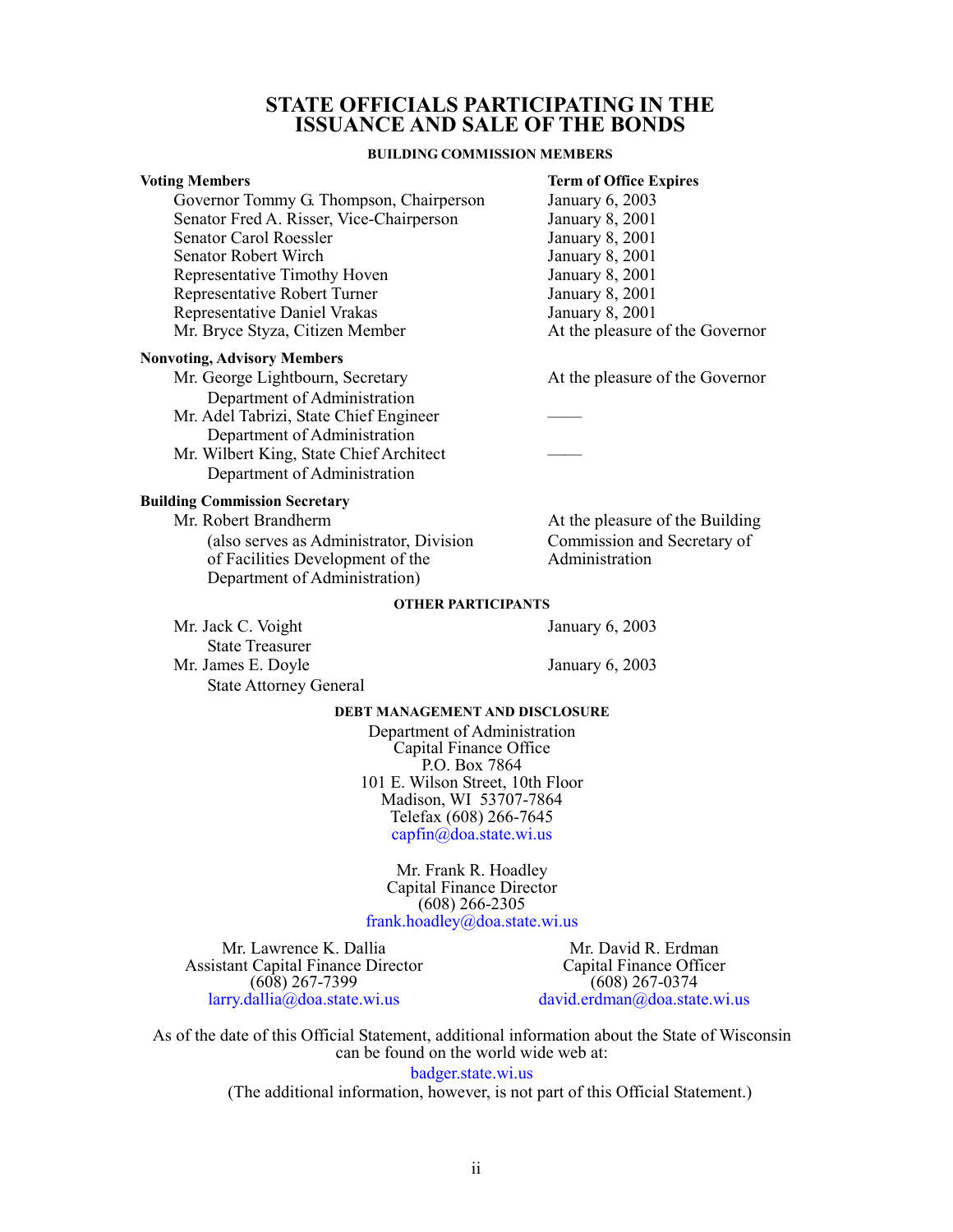# **SUMMARY DESCRIPTION OF BONDS**

<span id="page-3-0"></span>

| Selected information is presented on this page for the convenience of the user. To make an<br>informed decision regarding the Bonds, a prospective investor should read the entire Official<br>Statement. |                                                                                                                                                                                                                                                                                                                                                                                                                                                                                                          |  |  |  |  |  |
|-----------------------------------------------------------------------------------------------------------------------------------------------------------------------------------------------------------|----------------------------------------------------------------------------------------------------------------------------------------------------------------------------------------------------------------------------------------------------------------------------------------------------------------------------------------------------------------------------------------------------------------------------------------------------------------------------------------------------------|--|--|--|--|--|
| Description:                                                                                                                                                                                              | State of Wisconsin General Obligation Bonds of 2000, Series A                                                                                                                                                                                                                                                                                                                                                                                                                                            |  |  |  |  |  |
| Principal Amount:                                                                                                                                                                                         | \$150,000,000                                                                                                                                                                                                                                                                                                                                                                                                                                                                                            |  |  |  |  |  |
| Denominations:                                                                                                                                                                                            | \$5,000 and integral multiples                                                                                                                                                                                                                                                                                                                                                                                                                                                                           |  |  |  |  |  |
| Date of Issue:                                                                                                                                                                                            | March 15, 2000                                                                                                                                                                                                                                                                                                                                                                                                                                                                                           |  |  |  |  |  |
| Record Date:                                                                                                                                                                                              | April 15 and October 15                                                                                                                                                                                                                                                                                                                                                                                                                                                                                  |  |  |  |  |  |
| Interest Payment:                                                                                                                                                                                         | May 1 and November 1, commencing November 1, 2000                                                                                                                                                                                                                                                                                                                                                                                                                                                        |  |  |  |  |  |
| Maturities:                                                                                                                                                                                               | May 1, 2001–2018 and 2020—See cover                                                                                                                                                                                                                                                                                                                                                                                                                                                                      |  |  |  |  |  |
| Redemption:                                                                                                                                                                                               | <i>Optional</i> — Bonds maturing on or after May 1, 2011 are subject to<br>optional redemption at par beginning May 1, 2010—See page 2<br>Mandatory Sinking Fund—Bonds maturing May 1, 2020 are subject to<br>mandatory sinking fund redemption at par—See page 2                                                                                                                                                                                                                                        |  |  |  |  |  |
| Form:                                                                                                                                                                                                     | Book-entry-only—See pages 4-5                                                                                                                                                                                                                                                                                                                                                                                                                                                                            |  |  |  |  |  |
| Paying Agent:                                                                                                                                                                                             | All payments of principal and interest on the Bonds will be paid by the<br>State Treasurer. All payments will be made to The Depository Trust<br>Company, which will distribute payments to Beneficial Owners as<br>described herein.                                                                                                                                                                                                                                                                    |  |  |  |  |  |
| Security:                                                                                                                                                                                                 | The Bonds are general obligations. As of December 1, 1999, there were<br>\$3,743,065,380 of outstanding general obligations of the State.                                                                                                                                                                                                                                                                                                                                                                |  |  |  |  |  |
| <b>Additional General</b><br><b>Obligation Debt:</b>                                                                                                                                                      | The State may issue additional general obligation debt.                                                                                                                                                                                                                                                                                                                                                                                                                                                  |  |  |  |  |  |
| Authority for Issuance:                                                                                                                                                                                   | The Bonds are issued under Article VIII of the Wisconsin Constitution<br>and Chapters 18 and 20 of the Wisconsin Statutes.                                                                                                                                                                                                                                                                                                                                                                               |  |  |  |  |  |
| Purpose:                                                                                                                                                                                                  | Acquisition, construction, development, extension, enlargement or<br>improvement of land, water, property, highways, buildings, equipment,<br>or facilities for public purposes.                                                                                                                                                                                                                                                                                                                         |  |  |  |  |  |
| Legality of Investment:                                                                                                                                                                                   | State law provides that the Bonds are legal investments for all banks,<br>trust companies, savings banks and institutions, building and loan<br>associations, savings and loan associations, credit unions, investment<br>companies, and other persons or entities carrying on a banking business;<br>for all executors, administrators, guardians, trustees, and other<br>fiduciaries; and for the State and all public officers, municipal<br>corporations, political subdivisions, and public bodies. |  |  |  |  |  |
| Tax Exemption:                                                                                                                                                                                            | Not included in gross income and not an item of tax preference for<br>federal income tax purposes—See pages 8-10<br>Subject to State of Wisconsin income and franchise taxes—See pages 8-<br>10                                                                                                                                                                                                                                                                                                          |  |  |  |  |  |
| Legal Opinion:                                                                                                                                                                                            | Validity and tax opinion to be provided by Foley & Lardner—See page<br>$C-I$                                                                                                                                                                                                                                                                                                                                                                                                                             |  |  |  |  |  |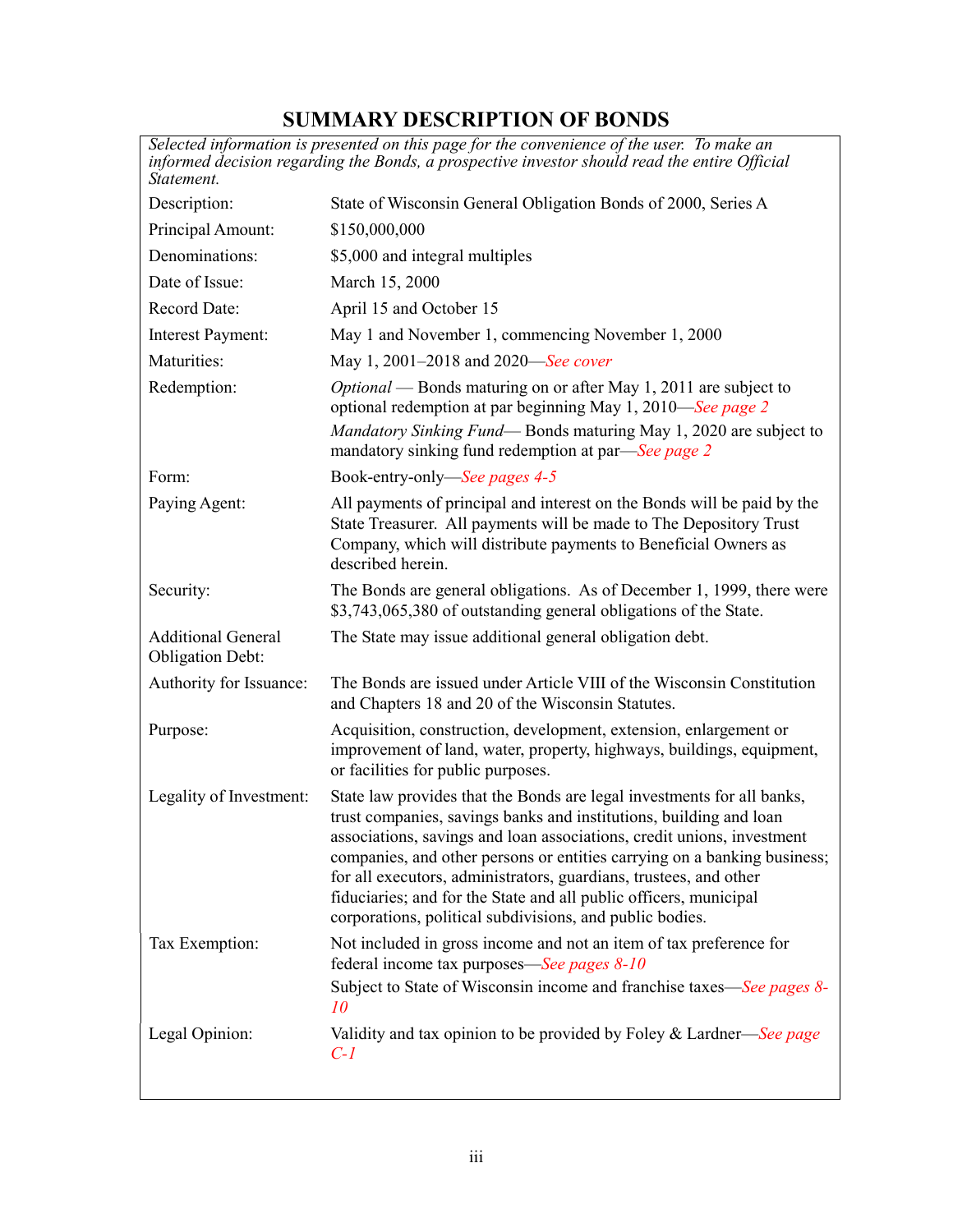# **OFFICIAL STATEMENT \$150,000,000 STATE OF WISCONSIN GENERAL OBLIGATION BONDS OF 2000, SERIES A INTRODUCTION**

<span id="page-4-0"></span>This Official Statement sets forth information concerning the \$150,000,000 General Obligation Bonds of 2000, Series A (**Bonds**) issued by the State of Wisconsin (**State**). This Official Statement includes by reference [Parts II](http://www.doa.state.wi.us/debf/capfin/annreport/99dis2.pdf) and [III o](http://www.doa.state.wi.us/debf/capfin/annreport/99dis3.pdf)f the State of Wisconsin [Continuing](http://www.doa.state.wi.us/debf/capfin/annreport/99condis.htm) Disclosure [Annual Report, dated December 23, 1999 \(](http://www.doa.state.wi.us/debf/capfin/annreport/99condis.htm)**1999 Annual Report**).

The Bonds are authorized pursuant to Article VIII, Section 7 of the Wisconsin Constitution and Chapters 18 and 20 of the Wisconsin Statutes and an authorizing resolution adopted by the State of Wisconsin Building Commission (**Commission**) on February 16, 2000.

The Commission, an agency of the State, is empowered by law to authorize, issue and sell all debt obligations of the State. The Commission is assisted and staffed by the State of Wisconsin Department of Administration **(Department of Administration)**.

In connection with the issuance and sale of the Bonds, the Commission has authorized the Department of Administration to prepare this Official Statement. This Official Statement contains information furnished by the State or obtained from the sources indicated.

## **THE STATE**

<span id="page-4-1"></span>The State is located in the Midwest among the northernmost tier of states. The State ranks 18th among the states in population and 26th in land area. Wisconsin attained statehood in 1848, its capital is Madison, and its largest city is Milwaukee.

Information concerning the State, its financial condition, and general obligation debt is included a[s APPENDIX](#page-15-1) A, which includes by referenc[e Parts II](http://www.doa.state.wi.us/debf/capfin/annreport/99dis2.pdf) and [III o](http://www.doa.state.wi.us/debf/capfin/annreport/99dis3.pdf)f the [1999 Annual](http://www.doa.state.wi.us/debf/capfin/annreport/99condis.htm) Report.

Requests for additional information about the State may be directed to:

| Contact:      | Capital Finance Office            |
|---------------|-----------------------------------|
|               | Attn: Capital Finance Director    |
| <i>Phone:</i> | $(608)$ 266-2305                  |
| Mail:         | 101 East Wilson Street, FLR 10    |
|               | P.O. Box 7864                     |
|               | Madison, WI 53707-7864            |
| E-mail:       | capfin@doa.state.wi.us            |
| Website:      | www.doa.state.wi.us/debf/scf1.htm |
|               |                                   |

## **THE BONDS**

#### **General**

Th[e cover of this Official Statement s](#page-0-0)ets forth the maturity dates, amounts, and interest rates for the Bonds.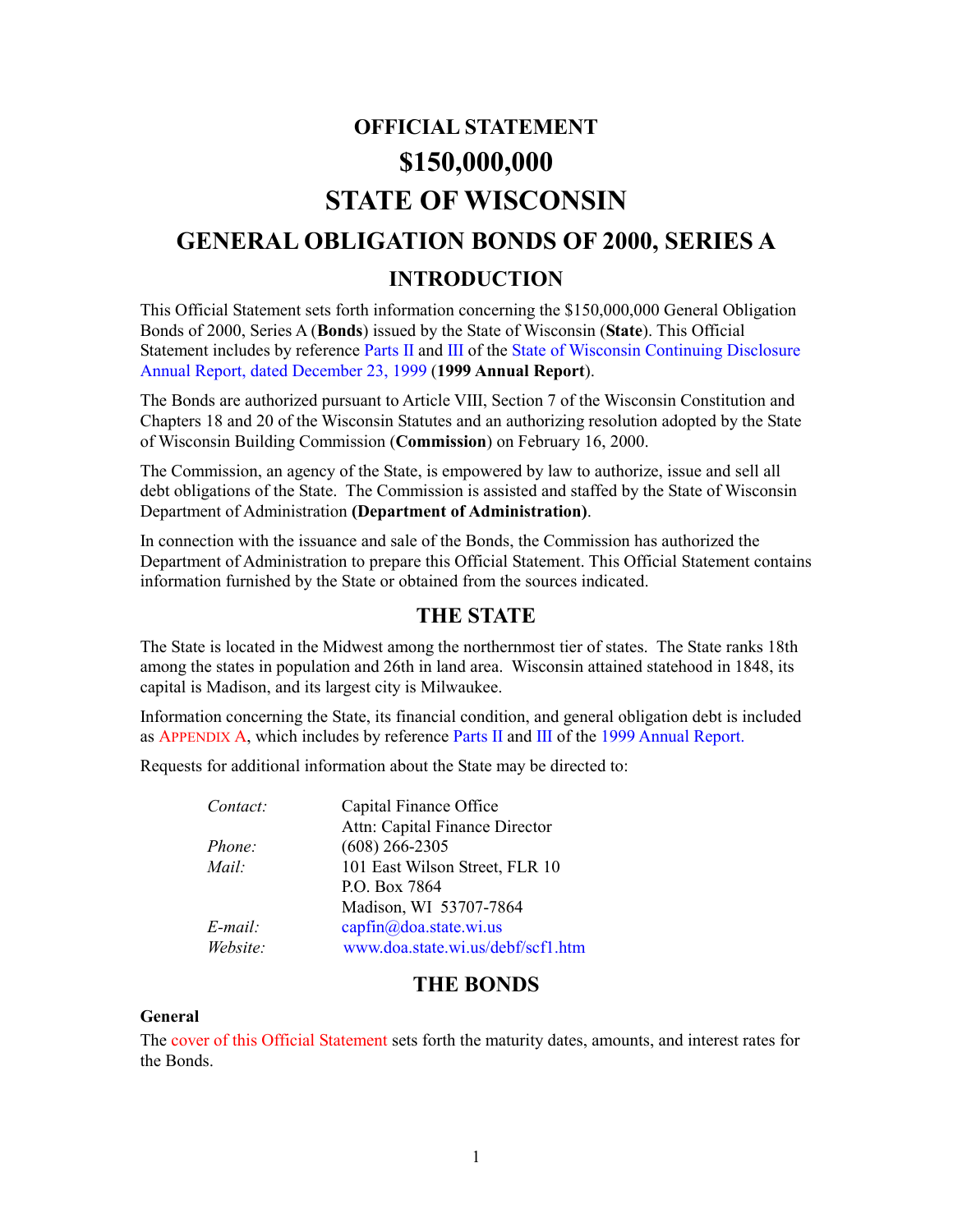<span id="page-5-2"></span>The Bonds will be dated March 15, 2000 and will bear interest from that date payable on May 1 and November 1 of each year, beginning on November 1, 2000.

Interest on the Bonds will be computed on the basis of a 30-day month and a 360-day year. Principal of and interest on each Bond will be paid to the registered owner of the Bonds, which initially will be a nominee of The Depository Trust Company, New York, New York (**DTC**).

The Bonds are issued as fully registered bonds without coupons in principal denominations of \$5,000 or any integral multiple thereof.

#### **Security**

<span id="page-5-3"></span><span id="page-5-1"></span>The Bonds are direct and general obligations of the State. The full faith, credit, and taxing power of the State are irrevocably pledged to the payment of the principal of and interest on the Bonds. There has been irrevocably appropriated, as a first charge upon all revenues of the State, a sum sufficient for the payment of the principal of and interest on the Bonds as the Bonds mature and become due. The Bonds are on parity with all other outstanding general obligation debt issued by the State.

#### <span id="page-5-0"></span>**Redemption Provisions**

#### *Optional Redemption*

The Bonds maturing on or after May 1, 2011 are subject to optional redemption prior to their maturity date on May 1, 2010 or any date thereafter, in whole or in part in integral multiples of \$5,000, at a redemption price equal to par (100%) plus accrued interest to the date of redemption. This redemption is at the option of the Commission, and the Commission will direct the amounts and maturities of the Bonds to be redeemed.

#### *Mandatory Sinking Fund Redemption*

<span id="page-5-4"></span>The Bonds due on May 1, 2020 **(2020 Term Bonds**) are subject to redemption prior to maturity at a redemption price equal to 100% of the principal amount to be redeemed, plus accrued interest to the date of redemption, from mandatory sinking fund installments which are required to be made in amounts sufficient to redeem on May 1 of each year the respective amount of the 2020 Term Bonds specified below:

| <b>Redemption Date</b>         | Principal     |
|--------------------------------|---------------|
| (May1)                         | <b>Amount</b> |
| 2019                           | \$10,255,000  |
| $2020^{(a)}$                   | 10,870,000    |
| <sup>(a)</sup> Stated Maturity |               |

Optional redemption (or the purchase in lieu thereof) of the 2020 Term Bonds for which sinking fund installments have been established will be applied to reduce the sinking fund installments established for the 2020 Term Bonds so redeemed or purchased in such manner as the Commission will direct.

#### *Selection of Bonds*

If the Bonds are in book-entry-only form and less than all of a particular maturity are to be redeemed, selection of the actual purchasers of the Bonds affected thereby will be made solely by the securities depository and its participants in accordance with their then prevailing rules. See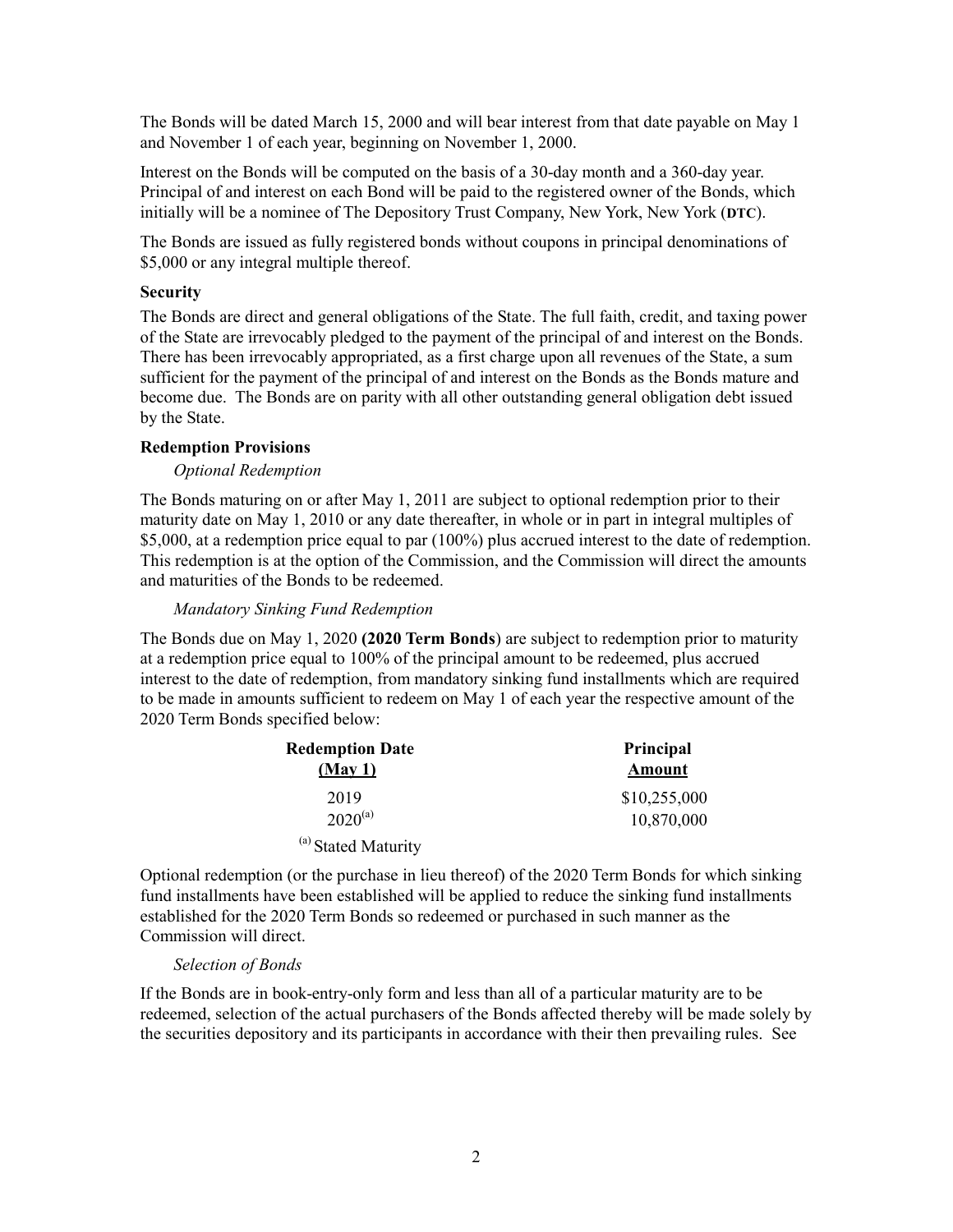["THE BONDS; Book-Entry-Only Form". If](#page-7-1) the Bonds are in certificated form and less than all of a particular maturity are to be redeemed, selection will be by lot.

#### *Notice of Redemption*

So long as the Bonds are in book-entry-only form, a notice of the redemption of any of said Bonds will be sent to the securities depository not less than 30 days and not more than 45 days prior to the date of redemption. A notice of redemption may be revoked by sending notice to the securities depository not less than 15 days prior to the proposed date of redemption.

In the event that the Bonds are outstanding in certificated form, a notice of the redemption of any of the Bonds will be published at least once at least 30 and not more than 45 days prior to the date of redemption in a financial newspaper published or circulated in New York, New York. The notice will also be mailed, postage prepaid, at least 30 and not more than 45 days prior to the date of redemption to the registered owners of any Bonds to be redeemed, but such mailing will not be a condition precedent to such redemption and failure to mail any such notice will not affect the validity of any proceedings for the redemption of the Bonds. A notice of redemption may be revoked by publication of a notice not less than 15 days prior to the proposed date of redemption in a financial newspaper published or circulated in New York, New York. The notice of revocation will also be mailed, postage prepaid, not less than 15 days prior to the proposed redemption date to the registered owners of any Bonds to have been redeemed, but such mailing will not be a condition precedent to such revocation and failure to mail such notice will not affect the validity of such revocation.

<span id="page-6-0"></span>Interest on any Bond so called for prior redemption will cease to accrue on the redemption date provided payment thereof has been duly made or provided for.

## **Application of Bond Proceeds**

The Wisconsin Statutes authorize the issuance and sale of public debt to acquire, construct, develop, extend, enlarge, or improve land, waters, property, highways, buildings, equipment, or facilities. The Wisconsin Legislature has the authority to establish the borrowing purposes and amounts for which public debt may be issued. [APPENDIX B in](#page-19-1)cludes a summary of these purposes and amounts authorized and issued for each borrowing purpose. [APPENDIX B a](#page-19-2)lso identifies the purposes and amounts for which the Bonds are being issued.

Bond proceeds will be deposited in the Capital Improvement Fund of the State and will be expended as costs for the various borrowing purposes are incurred. Until these expenditures are made, the Bond proceeds are invested by the State of Wisconsin Investment Board. See "STATE OF WISCONSIN INVESTMENT BOARD" in Part II of the 1999 [Annual Report.](http://www.doa.state.wi.us/debf/capfin/annreport/99dis2.pdf)

#### **Ratings**

At the State's request, several rating agencies have rated the Bonds:

| Rating | Rating Agency                        |
|--------|--------------------------------------|
| $AA+$  | Fitch IBCA, Inc.                     |
| Aa2    | Moody's Investors Services           |
| AA     | Standard and Poor's Ratings Services |

Any explanation of the significance of a rating may only be obtained from the rating service furnishing that rating. There is no assurance a rating given to the Bonds will be maintained for any period of time; a rating may be lowered or withdrawn entirely by the rating service if in its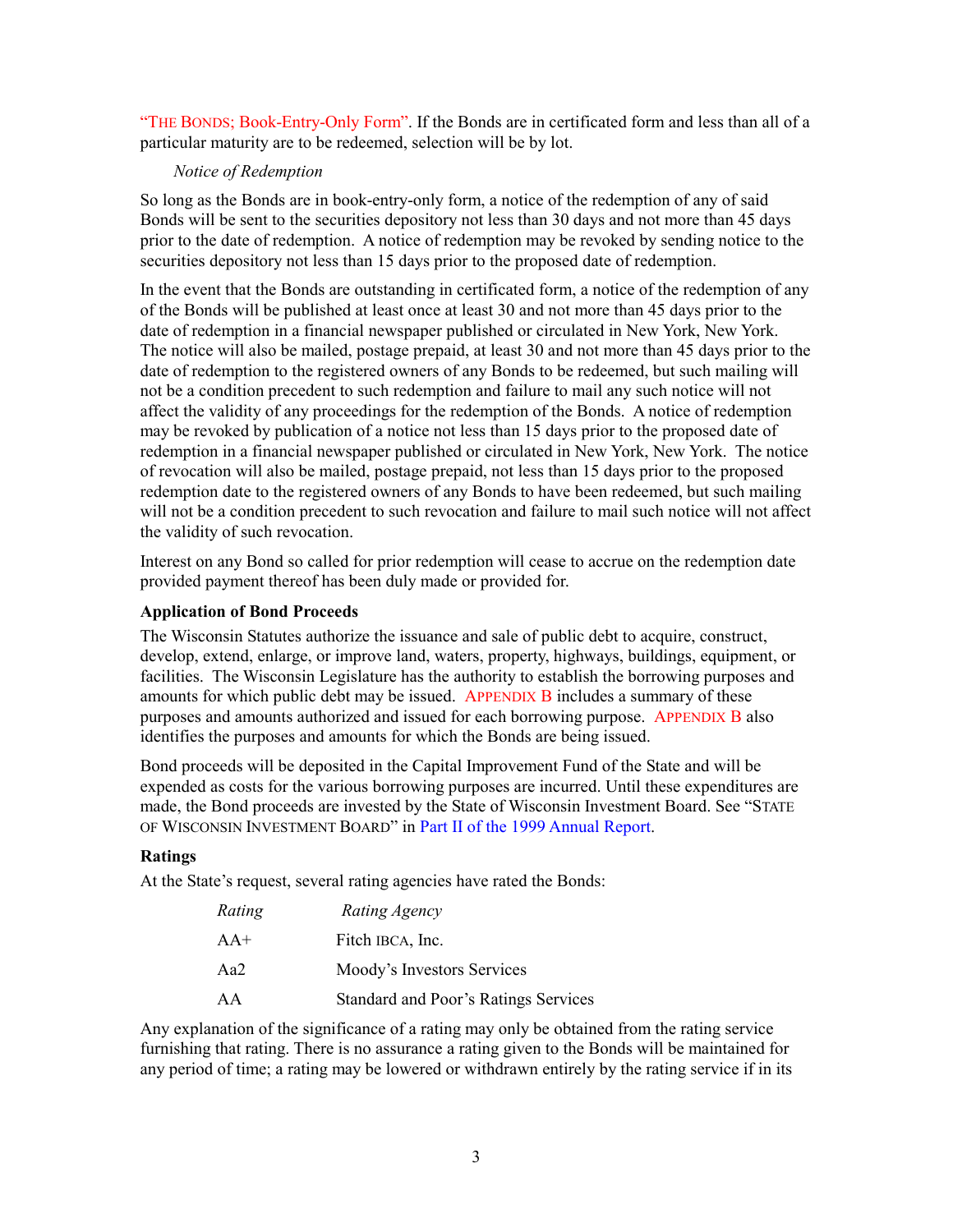<span id="page-7-1"></span><span id="page-7-0"></span>judgment circumstances so warrant. Any downgrade or withdrawal of a rating may have an adverse effect on the market price of the Bonds.

#### **Book-Entry-Only Form**

DTC will act as securities depository for the Bonds. The Bonds will be issued as fully registered securities, registered in the name of Cede  $& Co.$  (DTC's partnership nominee). One fully registered bond will be issued for each maturity of the Bonds as se[t forth on the front cover, e](#page-0-0)ach in the principal amount of such maturity, and deposited with DTC.

DTC is a limited-purpose trust company organized under the New York Banking Law, a "banking organization" within the meaning of the New York Banking Law, a member of the Federal Reserve System, a "clearing corporation" within the meaning of the New York Uniform Commercial Code, and a "clearing agency" registered pursuant to the provisions of Section 17A of the Securities Exchange Act of 1934, as amended. DTC holds securities that its participants **(Direct Participants)** deposit with DTC. DTC also facilitates the settlement among Direct Participants of securities transactions, such as transfers and pledges, in deposited securities through electronic computerized book-entry changes in Direct Participants' accounts, thereby eliminating the need for physical movement of securities certificates. Direct Participants include securities brokers and dealers, banks, trust companies, clearing corporations, and certain other organizations. DTC is owned by a number of its Direct Participants and by the New York Stock Exchange, Inc., the American Stock Exchange, Inc., and the National Association of Securities Dealers, Inc. Access to the DTC system is also available to others such as securities brokers and dealers, banks, and trust companies that clear through or maintain a custodial relationship with a Direct Participant, either directly or indirectly **(Indirect Participants)** (the Indirect Participants and Direct Participants are collectively referred to as **Participants**). The Rules applicable to DTC and its Participants are on file with the Securities and Exchange Commission.

Purchases of the Bonds under the DTC system must be made by or through Direct Participants, which will receive a credit for the Bonds on DTC's records. The ownership interest of each actual purchaser of each Bond **(Beneficial Owner)** is in turn to be recorded on the Direct and Indirect Participants' records. Beneficial Owners will not receive written confirmation from DTC of their purchase, but Beneficial Owners are expected to receive written confirmations providing details of the transaction, as well as periodic statements of their holdings, from the Direct or Indirect Participants through which the Beneficial Owner entered into the transaction. Transfers of ownership interests in the Bonds are to be accomplished by entries made on the books of Participants acting on behalf of Beneficial Owners. Beneficial Owners will not receive certificates representing their ownership interests in the Bonds, except in the event that use of the book-entry system for the Bonds is discontinued.

To facilitate subsequent transfers, all Bonds deposited by Participants with DTC are registered in the name of DTC's partnership nominee, Cede  $&$  Co. The deposit of the Bonds with DTC and their registration in the name of Cede  $&$  Co. effect no change in beneficial ownership. DTC has no knowledge of the actual Beneficial Owners of the Bonds; DTC's records reflect only the identity of the Direct Participants to whose accounts such Bonds are credited, which may or may not be the Beneficial Owners. The Participants will remain responsible for keeping account of their holdings on behalf of their customers.

Conveyance of notices and other communications by DTC to Direct Participants, by Direct Participants to Indirect Participants, and by Direct Participants and Indirect Participants to Beneficial Owners will be governed by arrangements among them, subject to any statutory or regulatory requirements as may be in effect from time to time.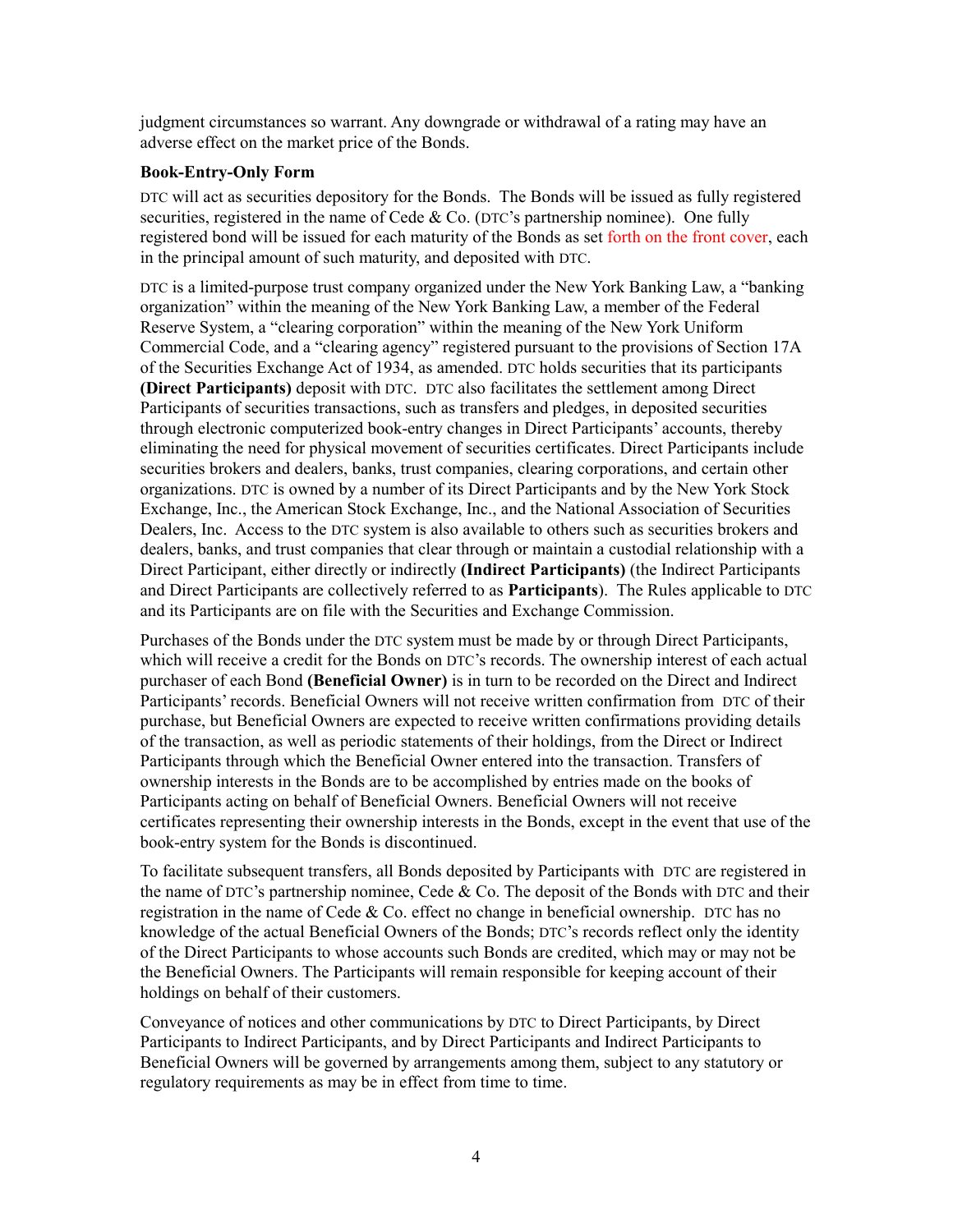Redemption notices shall be sent to Cede  $\&$  Co. If less than all of the Bonds are being redeemed, DTC's practice is to determine by lot the amount of the interest of each Direct Participant to be redeemed.

Neither DTC nor Cede & Co. will consent or vote with respect to the Bonds. Under its usual procedures, DTC mails an Omnibus Proxy to the State as soon as possible after the record date. The Omnibus Proxy assigns Cede  $& Co.'s$  consenting or voting rights to those Direct Participants to whose accounts the Bonds are credited on the record date (identified in a listing attached to the Omnibus Proxy).

Principal and interest payments on the Bonds will be made to DTC by the State Treasurer. DTC's practice is to credit Direct Participants' accounts on the payable date in accordance with their respective holdings shown on DTC's records unless DTC has reason to believe that it will not receive payment on the payable date. Payments by Participants to Beneficial Owners will be governed by standing instructions and customary practices, as is the case with securities held for the accounts of customers in bearer form or registered in "street name," and will be the responsibility of such Participant and not of the State or DTC, subject to any statutory or regulatory requirements as may be in effect from time to time. Payment of principal and interest to DTC is the responsibility of the State, disbursement of such payments to Direct Participants shall be the responsibility of DTC, and disbursement of such payments to the Beneficial Owners shall be the responsibility of Direct and Indirect Participants.

DTC may discontinue providing its services as securities depository with respect to the Bonds at any time by giving reasonable notice to the State. Under such circumstances, in the event that a successor securities depository is not obtained, bond certificates are required to be printed and delivered at the expense of the State.

The State may decide to discontinue use of the system of book-entry transfers through DTC (or a successor securities depository). In that event, bond certificates will be printed and delivered.

The information in this section concerning DTC and DTC's book-entry system has been obtained from DTC; the State takes no responsibility for its accuracy.

No assurance can be given by the State that DTC, Direct Participants and Indirect Participants will promptly transfer payments or notices received with respect to the Bonds. The State assumes no liability for the failure of DTC, Direct Participants or Indirect Participants to transfer to the Beneficial Owner payments or notices received with respect to the Bonds.

Similarly, no assurance can be given by the State that DTC will abide by its procedures or that such procedures will not be changed from time to time. In the event that a successor securities depository is designated, it may establish different procedures.

#### **Registration and Payment of Bonds**

So long as the Bonds are in book-entry-only form, payment of principal due on the Bonds shall be made by wire transfer to the securities depository or its nominee upon the presentation and surrender of the Bonds at the principal office of the State Treasurer, which shall be the Registrar and Paying Agent on the Bonds. Payment of interest due on the Bonds shall be made by wire transfer to the securities depository or its nominee shown in the registration books at the close of business on the 15th day (whether or not a business day) of the calendar month next preceding that interest payment date **(Record Date)**.

When in certificated form, payment of principal due on the Bonds shall be made by check or draft issued upon the presentation and surrender of the Bonds at the principal office of the Paying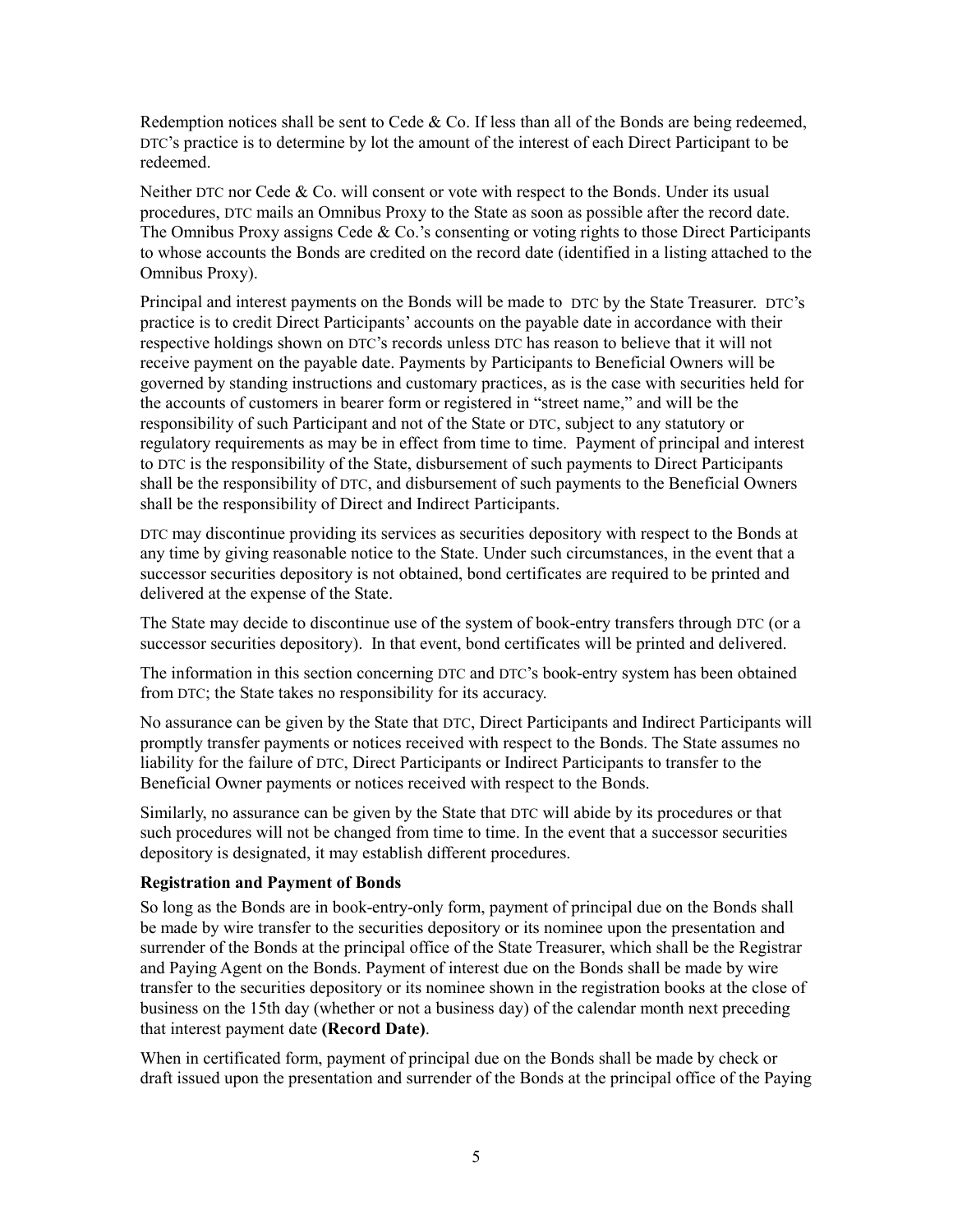<span id="page-9-0"></span>Agent. Payment of interest due on the Bonds shall be made by check or draft mailed to the registered owner shown in the registration books on the Record Date.

# **OTHER INFORMATION**

## **Limitations on Issuance of General Obligations**

All general obligations issued by the State fall within a debt limit set forth in the Wisconsin Constitution and Statutes. There is an annual limit of three-quarters of one percent, and a cumulative limit of five percent, of the aggregate value of all taxable property in the State. The annual limit is currently \$1,999,256,351. A refunding bond issue does not count for purposes of the annual debt limit or the cumulative debt limit. Accrued interest on any obligation that is not paid during the fiscal year that it accrues is treated as debt and taken into account for purposes of the debt limitations.

### **Borrowing Plans for 2000**

### *General Obligations*

This is the first series of general obligation bonds to be issued in this calendar year. The Commission has authorized up to \$35 million of tax-exempt general obligation bonds to fund veterans housing loans. The competitive sale of these tax-exempt general obligation bonds depends on the funding needs of the veterans housing loan program.

In addition, the State expects the following general obligations to be issued this calendar year:

- Additional general obligations in the form of fixed-rate bonds or variable-rate notes in the third quarter for general governmental purposes.
- Taxable or tax-exempt general obligation bonds in the second and fourth quarters to fund veterans housing loans.
- General obligation subsidy bonds for the Environmental Improvement Fund, which provides funds for the Clean Water Fund Loan Program.

#### *Other Obligations*

The State has also authorized \$188 million of transportation revenue bonds for the refunding of outstanding transportation revenue commercial paper notes. This authorization is required pursuant to a credit agreement with the banks providing a letter of credit for security on the transportation revenue commercial paper notes. At this time, the State does not intend to refund the currently outstanding transportation revenue commercial paper notes. The State expects to issue transportation revenue bonds or variable-rate notes in the third quarter of this calendar year to fund projects in the transportation revenue bond program

The State may issue clean water revenue bonds in the fourth quarter of this calendar year to fund loans under the Environmental Improvement Fund.

The State expects to issue master lease certificates of participation in the second quarter of this calendar year.

The State may issue operating notes in the second quarter of this calendar year.

#### **Underwriting**

The Bonds were purchased at competitive bidding on March 7, 2000 by Merrill Lynch & Co. (**Underwriter**).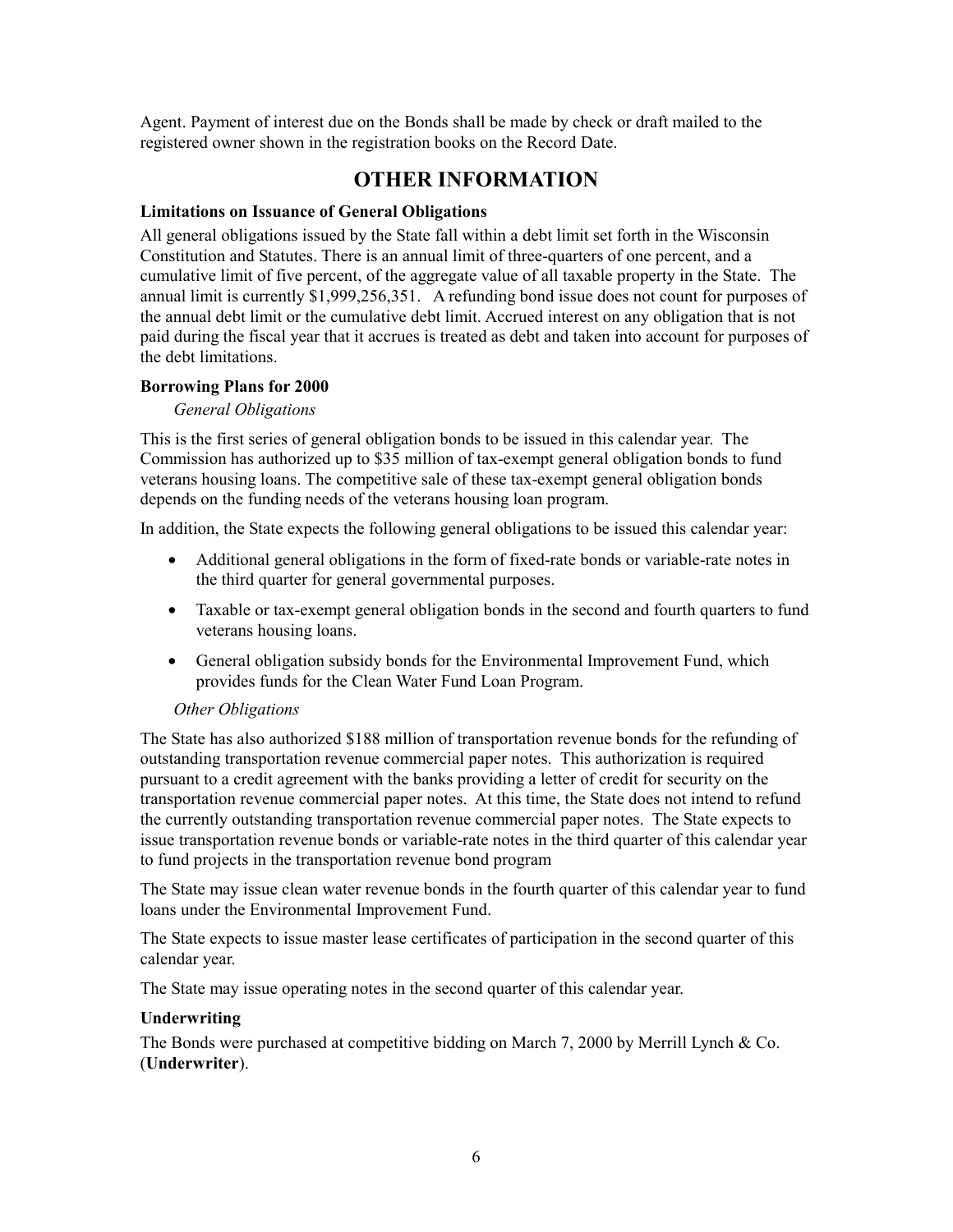The Underwriter paid \$150,656,705.00, resulting in a true interest cost rate to the State of 5.5535%.

#### **Reference Information About the Bonds**

The tables below an[d on the front cover in](#page-0-0)clude information about the Bonds and are provided for reference. The CUSIP number for each maturity has been obtained from sources believed to be reliable, but the State is not responsible for the correctness of the CUSIP numbers. The Underwriter has provided the reoffering yields and prices to allow the computation of yield for federal tax law compliance. The price at issuance is the lower of the price to maturity or the price to call.

#### **\$150,000,000 State of Wisconsin General Obligation Bonds of 2000, Series A**

**First Optional** 

**Dated Date: March 15, 2000 First Interest Date: November 1, 2000 Issuance Date: March 28, 2000**

|              | Year         | Principal   | Interest | <b>Yield at</b> |                          | Redemption   |                   |
|--------------|--------------|-------------|----------|-----------------|--------------------------|--------------|-------------------|
| <b>CUSIP</b> | (May 1)      | Amount      | Rate     | <b>Issuance</b> | <b>Price at Issuance</b> | Date         | <b>Call Price</b> |
| 977056 YF1   | 2001         | \$5,335,000 | 5.00%    | 4.225%          | 100.814%                 | Not Callable |                   |
| 977056 YG9   | 2002         | 5,560,000   | 5.50     | 4.740           | 101.491                  | Not Callable |                   |
| 977056 YH7   | 2003         | 5,815,000   | 5.25     | 4.800           | 101.274                  | Not Callable |                   |
| 977056 YJ3   | 2004         | 6,095,000   | 5.50     | 4.900           | 102.195                  | Not Callable |                   |
| 977056 YK0   | 2005         | 6,395,000   | 5.50     | 5.030           | 102.083                  | Not Callable |                   |
| 977056 YL8   | 2006         | 6,410,000   | 5.50     | 5.110           | 102.014                  | Not Callable |                   |
| 977056 YM6   | 2007         | 6,740,000   | 5.50     | 5.160           | 101.992                  | Not Callable |                   |
| 977056 YN4   | 2008         | 7,090,000   | 5.75     | 5.210           | 103.522                  | Not Callable |                   |
| 977056 YP9   | 2009         | 7,460,000   | 5.50     | 5.250           | 101.783                  | Not Callable |                   |
| 977056 YO7   | 2010         | 7,855,000   | 5.50     | 5.300           | 101.542                  | Not Callable |                   |
| 977056 YR5   | 2011         | 6,565,000   | 5.50     | 5.350           | $101.152^{(b)}$          | 5/1/2010     | 100%              |
| 977056 YS3   | 2012         | 6,920,000   | 5.50     | 5.400           | $100.764^{(b)}$          | 5/1/2010     | 100               |
| 977056 YT1   | 2013         | 7,305,000   | 5.50     | 5.500           | 100.000                  | 5/1/2010     | 100               |
| 977056 YU8   | 2014         | 7,715,000   | 5.50     | 5.560           | 99.413                   | 5/1/2010     | 100               |
| 977056 YV6   | 2015         | 8,160,000   | 5.60     | 5.630           | 99.691                   | 5/1/2010     | 100               |
| 977056 YW4   | 2016         | 8,635,000   | 5.60     | 5.680           | 99.157                   | 5/1/2010     | 100               |
| 977056 YX2   | 2017         | 9,140,000   | 5.70     | 5.730           | 99.669                   | 5/1/2010     | 100               |
| 977056 YY0   | 2018         | 9,680,000   | 5.75     | 5.780           | 99.659                   | 5/1/2010     | 100               |
| 977056 ZA1   | $2020^{(a)}$ | 21,125,000  | 5.75     | 5.830           | 99.054                   | 5/1/2010     | 100               |

 $<sup>(a)</sup>$  This maturity is a term bond. For a schedule of the installment payments, see "THE BONDS; Redemption Provisions;</sup> *Mandatory Sinking Fund Redemption"* herein.

 $(b)$  These bonds are priced to the May 1, 2010 call date.

#### **Legal Investment**

State law provides that the Bonds are legal investments for the following:

- banks, trust companies, savings banks and institutions, building and loan associations, savings and loan associations, credit unions, investment companies, and other persons or entities carrying on a banking business.
- executors, administrators, guardians, trustees, and other fiduciaries.
- the State and all public officers, municipal corporations, political subdivisions, and public bodies.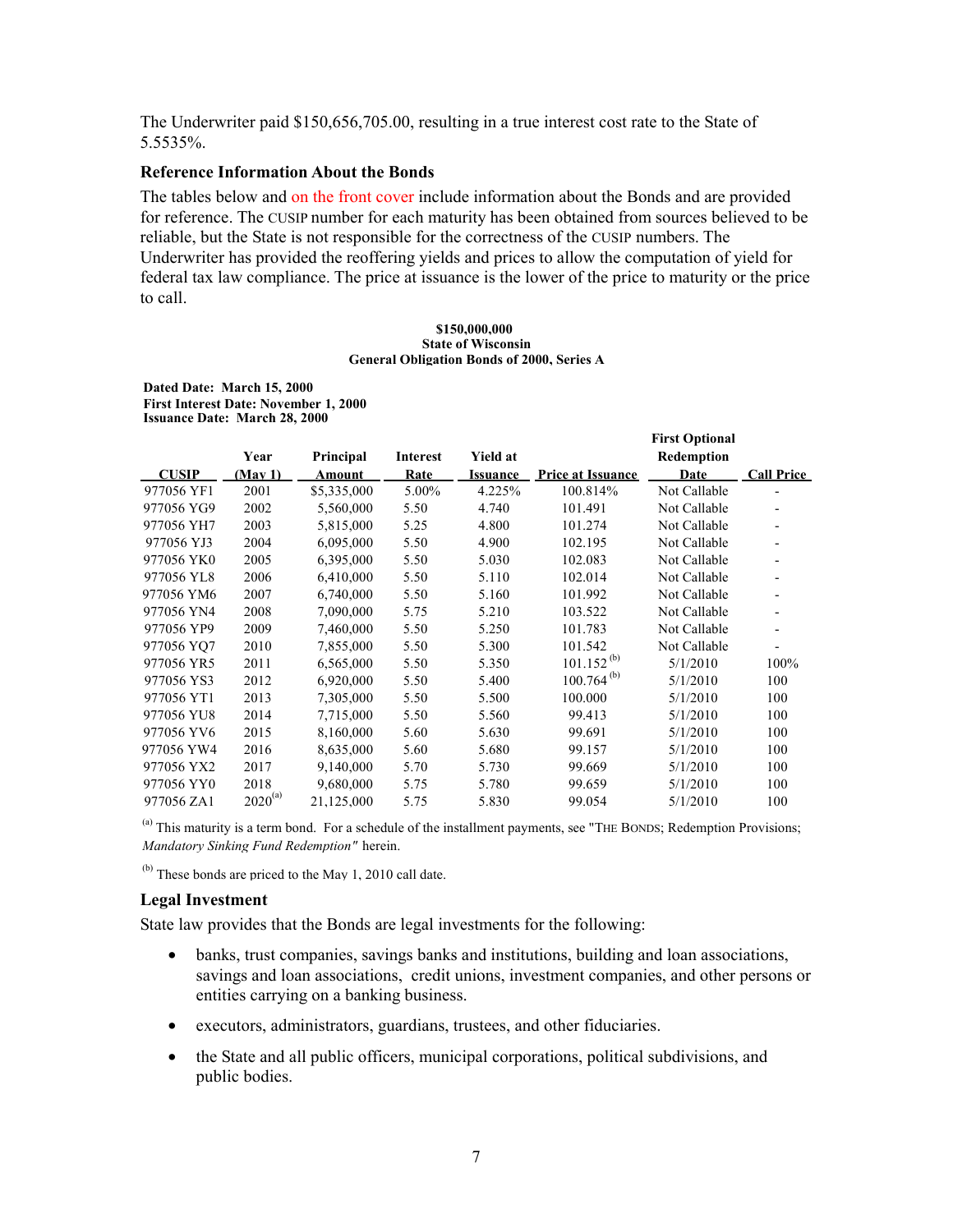#### **Legal Opinion**

Legal matters incident to the authorization, issuance and sale of the Bonds are subject to the approval of Foley & Lardner (**Bond Counsel**). Bond Counsel will deliver an approving opinion with delivery of the Bonds, in substantially the form shown in [APPENDIX C. In](#page-23-1) the event certificated Bonds are issued, the opinion will be printed on the reverse side of each Bond.

<span id="page-11-2"></span><span id="page-11-1"></span>As required by law, the Attorney General will examine a certified copy of all proceedings leading to issuance of the Bonds. The Attorney General will deliver an opinion on the regularity and validity of the proceedings. In the event certificated Bonds are issued, a certificate of the Attorney General will be printed on the reverse side of each Bond.

### <span id="page-11-3"></span><span id="page-11-0"></span>**Tax Exemption**

In the opinion of Bond Counsel, under existing law, the interest on the Bonds is excluded from gross income for federal income tax purposes and the interest on the Bonds is not an item of tax preference for purposes of the federal alternative minimum tax imposed on all taxpayers; it should be noted, however, that with respect to certain corporations (as defined for federal income tax purposes), such interest is taken into account in determining adjusted current earnings for the purpose of computing the alternative minimum tax imposed on such corporations.

The opinions set forth in the preceding paragraph are subject to the condition that the State comply with all requirements of the Internal Revenue Code of 1986, as amended (**Code**), and other federal tax legislation that must be satisfied subsequent to the issuance of the Bonds in order that interest thereon be, or continue to be, excluded from gross income for federal income tax purposes. The State has covenanted to comply with each such requirement to the extent it may lawfully do so. Failure to comply with certain of such requirements may cause interest on the Bonds to be includable in gross income for federal income tax purposes retroactively to the date of issuance of the Bonds. Bond Counsel expresses no opinion regarding other federal tax consequences arising with respect to the Bonds. The proceedings authorizing the Bonds do not provide for an increase in interest rates or a redemption of the Bonds in the event of taxability.

In the opinion of Bond Counsel, under existing law, the original issue discount in the selling price of each Bond maturing May 1, 2014 through 2018 and 2020 (**Discount Bonds**), to the extent properly allocable to each owner of a Discount Bond, is excluded from gross income for federal income tax purposes to the same extent that any interest payable on such Discount Bond is or would be excluded from gross income for federal income tax purposes. The original issue discount is the excess of the stated redemption price at maturity of a Discount Bond over the initial offering price to the public, excluding underwriters or other intermediaries, at which price a substantial amount of such Discount Bonds were sold (**Issue Price**).

Under Section 1288 of the Code, original issue discount on Discount Bonds accrues on a compound interest basis. The amount of original issue discount that accrues to an owner of a Discount Bond during any accrual period generally equals (i) the Issue Price of such Discount Bond plus the amount of original issue discount accrued in all prior accrual periods multiplied by (ii) the yield to maturity of such Discount Bond (determined on the basis of compounding at the close of each accrual period and properly adjusted for the length of each accrual period), less (iii) any interest payable on such Discount Bond during such accrual period.

The amount of original issue discount so accrued in a particular accrual period will be considered to be received ratably on each day of the accrual period and will increase the owner's tax basis in such Discount Bond. The adjusted tax basis in a Discount Bond will be used to determine taxable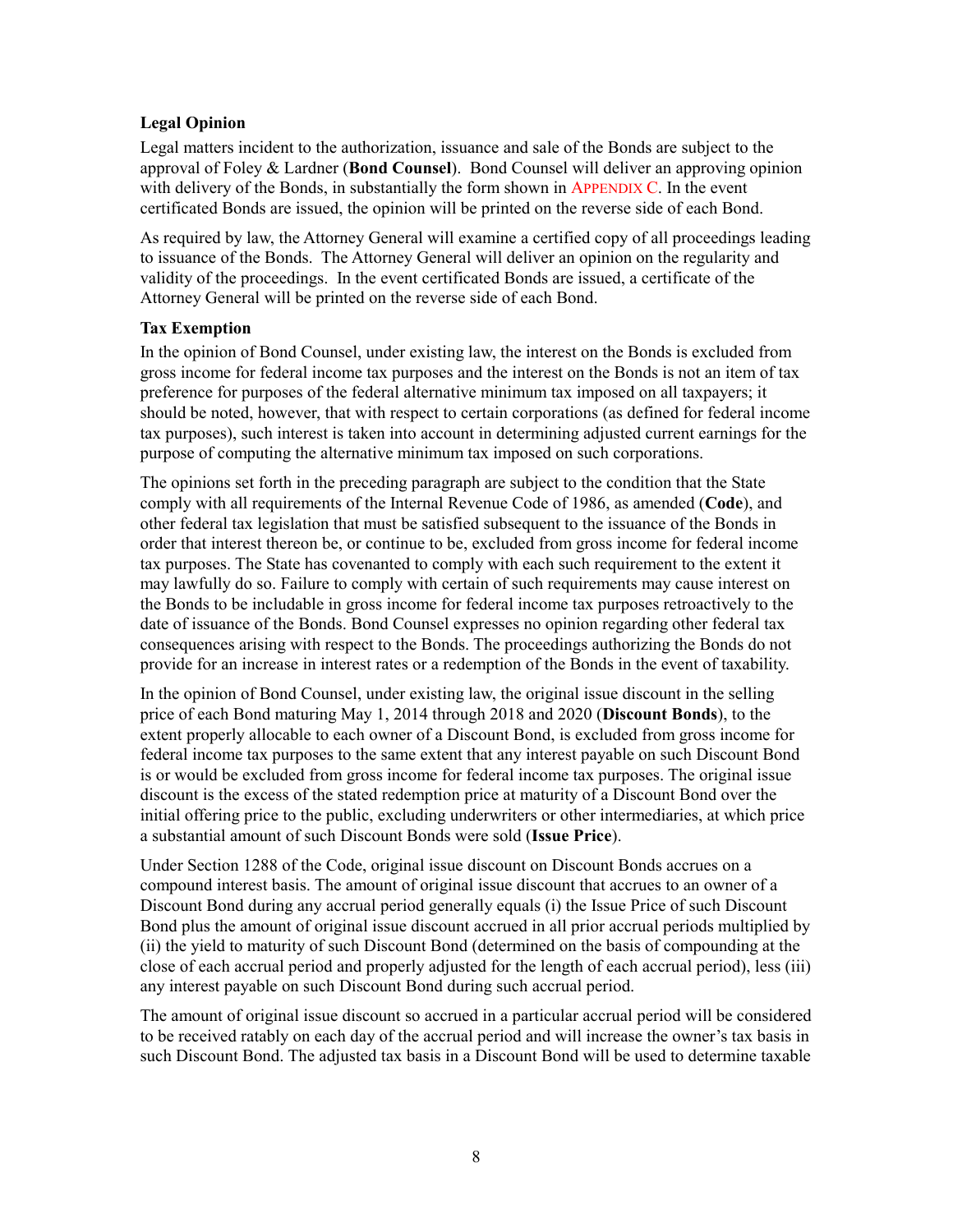gain or loss upon a disposition (for example, upon a sale, exchange, redemption, or payment at maturity) of such Discount Bond.

Owners of Discount Bonds who did not purchase such Discount Bonds in the initial offering at the Issue Price should consult their own tax advisors with respect to the tax consequences of owning such Discount Bond.

Owners of Discount Bonds should consult their own tax advisors with respect to the state and local tax consequences of holding such Discount Bonds. It is possible that under the applicable provisions governing the determination of state and local taxes, accrued original issue discount on the Discount Bonds may be deemed to be received in the year of accrual, even though there will not be a corresponding cash payment until a later year.

Each Bond maturing May 1, 2001 through 2012 (**Premium Bonds**) has an issue price that is greater than the amount payable at maturity of such Bond.

Any Premium Bond purchased in the initial offering at the issue price will have "amortizable bond premium" within the meaning of Section 171 of the Code. An owner of a Premium Bond that has amortizable bond premium is not allowed any deduction for the amortizable bond premium. During each taxable year, such an owner must reduce his or her tax basis in such Premium Bond by the amount of the amortizable bond premium that is allocable to the portion of such taxable year during which the owner owned such Premium Bond. The adjusted tax basis in a Premium Bond will be used to determine taxable gain or loss upon a disposition (for example, upon a sale, exchange, redemption, or payment at maturity) of such Premium Bond.

Owners of Premium Bonds who did not purchase such Premium Bonds in the initial offering at the issue price should consult their own tax advisors with respect to the tax consequences of owning such Premium Bonds.

The Code contains numerous provisions that could affect the economic value of the Bonds to particular Bond owners. The following are some examples:

- Section 265 of the Code denies a deduction for interest on any indebtedness incurred or continued to purchase or carry the Bonds or, in the case of financial institutions, a portion of an owner's interest expense allocable to interest on the Bonds.
- Property and casualty insurance companies will be required in each taxable year to reduce the amount of their deductible losses by 15% of the amount of tax-exempt interest received or accrued during such taxable year, including interest on the Bonds, and life insurance companies are subject to similar provisions under which taxable income is increased by reason of receipt or accrual of tax-exempt interest.
- Interest on the Bonds earned by certain foreign corporations doing business in the United States could be subject to a branch profits tax imposed by Section 884 of the Code.
- Passive investment income, including interest on the Bonds, may be subject to federal income taxation under Section 1375 of the Code for S corporations that have Subchapter C earnings and profits at the close of the taxable year if greater than 25% of the gross receipts of the S corporation is passive investment income.
- Section 86 of the Code requires certain recipients of social security and railroad retirement benefits to include a portion of such benefits in gross income by reason of receipt or accrual of interest on the Bonds.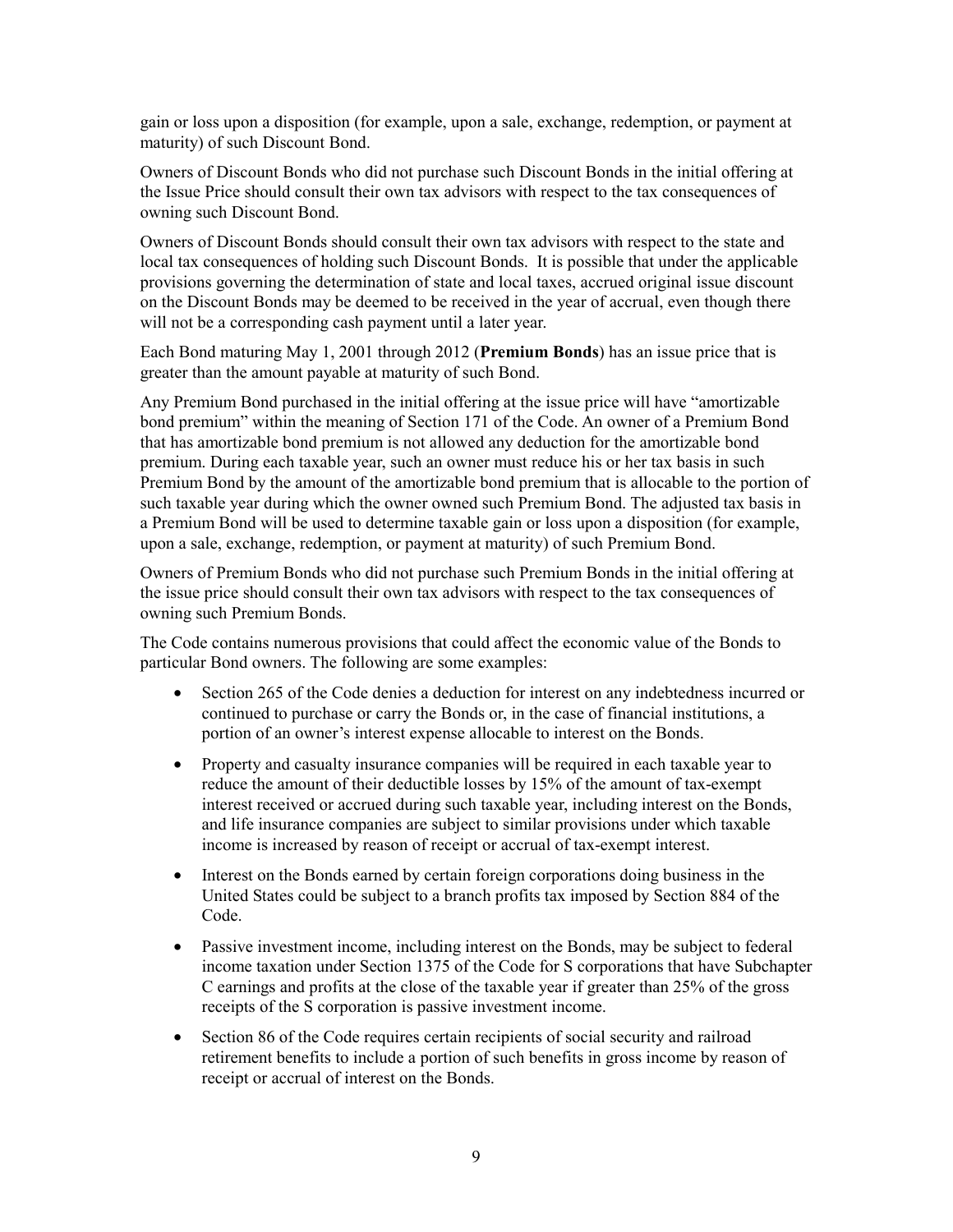• A portion of the original issue discount that accrues in each year to an owner of a Discount Bond may result in collateral federal income tax consequences similar to the consequences of receipt of interest on the Bonds and may result in tax liability in the year of accrual, even though the owner of the Discount Bond will not receive a corresponding cash payment until a later year.

This section does not present an exhaustive discussion of collateral tax consequences arising from ownership of the Bonds. There may be other provisions of the Code that could adversely affect the value of an investment in the Bonds for particular owners of Bonds. Investors should consult their own tax advisors with respect to the tax consequences of owning a Bond.

<span id="page-13-0"></span>Interest on the Bonds is subject to State of Wisconsin income and franchise taxes. Investors should consult their own tax advisors with respect to the state and local tax consequences of owning a Bond.

## **CONTINUING DISCLOSURE**

The State has made an undertaking, for the benefit of the beneficial owners of the Bonds, to provide an annual report, providing certain financial information and operating data relating to the State **(Annual Reports)**, not later than 180 days following the close of the State's fiscal year, to each nationally recognized municipal securities information repository **(NRMSIR)** and to the state information depository **(SID)**, if any, and to provide notices of occurrence of certain events specified in the Rule to each NRMSIR or the Municipal Securities Rulemaking Board **(MSRB)** and the SID, if any. As of the date of this Official Statement, no SID has been established.

Copies of the Annual Reports and notices may be obtained from:

State of Wisconsin Capital Finance Office Department of Administration 101 East Wilson Street P.O. Box 7864 Madison, WI 53707-7864 capfin@doa.state.wi.us

[www.doa.state.wi.us/debf/scf1.htm](http://www.doa.state.wi.us/debf/scf1.htm)

The undertaking also describes the consequences of any failure to provide the required information. The undertaking requires that a failure to provide the required information must be reported to the NRMSIRs or the MSRB, and to any SID. In the last five years, there has been no failure to comply in any material respect with a similar undertaking by the State.

\_\_\_\_\_\_\_\_\_\_\_\_\_\_\_\_\_\_\_\_\_\_\_\_\_\_\_\_\_\_\_\_\_\_\_\_\_\_\_\_\_

Certain statements in this Official Statement involve matters of opinion or estimates and are not intended as representations of fact. The quotations, summaries and explanations of laws, resolutions, judicial decisions, and administrative regulations in this Official Statement do not purport to be complete and are qualified by reference to the complete text of such documents. Material referred to in this Official Statement, including information available on the world wide web, is not part of this Official Statement unless expressly included. The availability of information on the world wide web may change after the date of this Official Statement. This Official Statement is not a contract or agreement between the State and the purchasers or owners of any of the Bonds.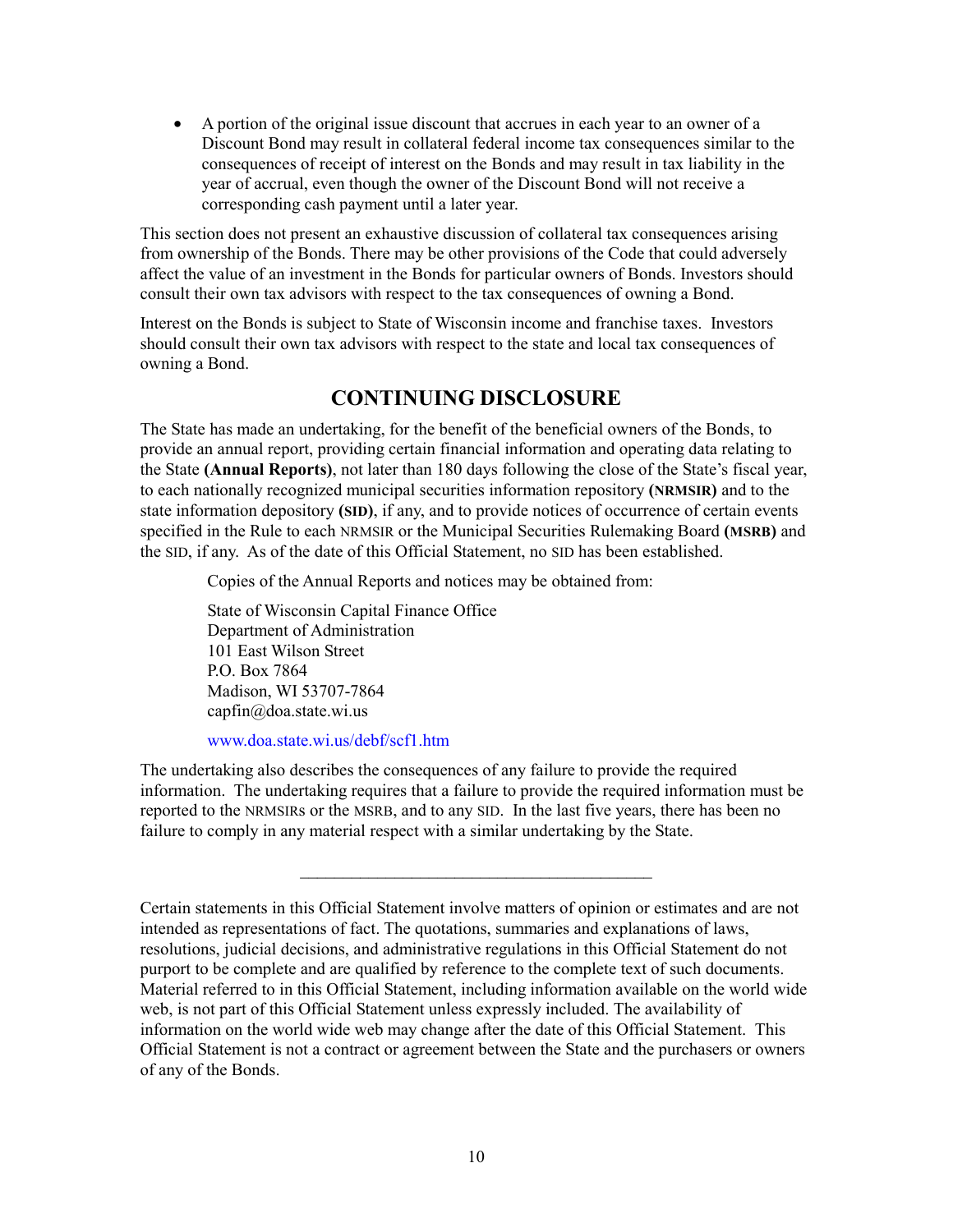This Official Statement is submitted only in connection with the sale of the Bonds by the State and may not be reproduced or used in whole or in part for any other purpose, except with express permission.

# Dated: March 7, 2000 **STATE OF WISCONSIN**

/s/ TOMMY G. THOMPSON

Governor Tommy G. Thompson, Chairperson State of Wisconsin Building Commission

/s/ GEORGE LIGHTBOURN

George Lightbourn, Secretary State of Wisconsin Department of Administration

/s/ ROBERT BRANDHERM

Robert Brandherm, Secretary State of Wisconsin Building Commission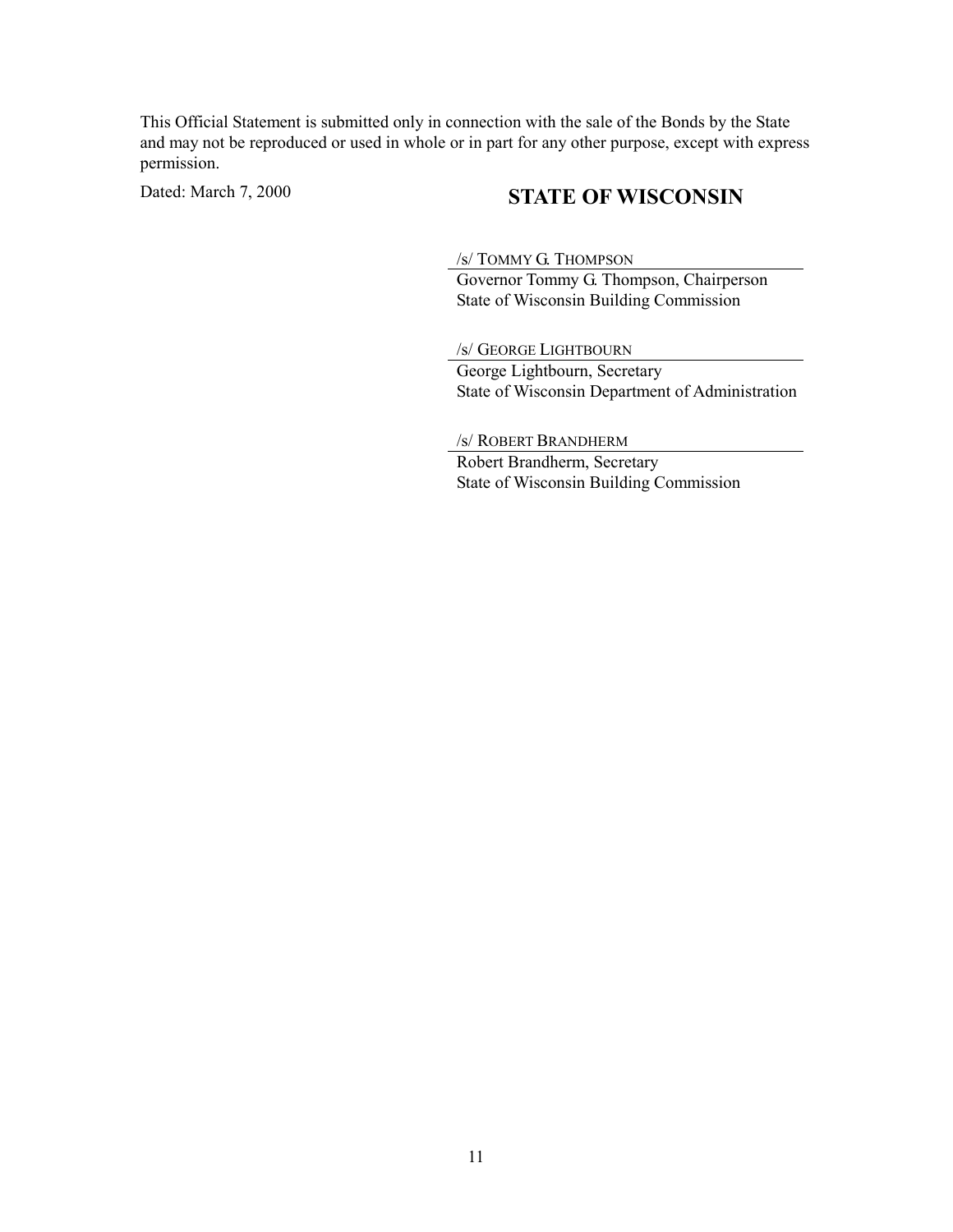# **Appendix A**

## **INFORMATION ABOUT THE STATE**

<span id="page-15-1"></span><span id="page-15-0"></span>This appendix includes information concerning the State of Wisconsin **(State)**. [Parts](http://www.doa.state.wi.us/debf/capfin/annreport/99dis2.pdf) II and [III of](http://www.doa.state.wi.us/debf/capfin/annreport/99dis3.pdf) [the State of Wisconsin Continuing Disclosure Annual Report, dated December 23, 1999](http://www.doa.state.wi.us/debf/capfin/annreport/99condis.htm) **(1999 Annual Report)** are included by reference as part of this APPENDIX A.

[Part II to the 1999 Annual Report c](http://www.doa.state.wi.us/debf/capfin/annreport/99dis2.pdf)ontains general information about the State. More specifically, that part presents information on the following matters:

- State's operations and financial procedures
- State's accounting and financial reporting
- Organization and description of services provided by the State
- Results of fiscal year 1998-99
- State budget
- Obligations of the State
- State Investment Board
- Statistical information about the State's population, income and employment

Included as [APPENDIX A to Part II ar](http://www.doa.state.wi.us/debf/cafr/fy99/99wigpfs.pdf)e the audited general purpose financial statements for the fiscal year ending June 30, 1999, prepared in conformity with generally accepted accounting principles **(GAAP)** for governments as prescribed by the Government Accounting Standards Board, and the State Auditor's report.

[Part III to the 1999 Annual Report co](http://www.doa.state.wi.us/debf/capfin/annreport/99dis3.pdf)ntains information concerning general obligations issued by the State. That part presents a discussion of the security provisions for general obligation debt (including the flow of funds to pay debt service on general obligations), data pertaining to the State's outstanding general obligation debt, and the portion of general obligation debt which is revenue-supported general obligation debt.

The 1999 Annual Report has been filed with each nationally recognized municipal securities information repository **(NRMSIR)**. As of the date of this Official Statement, the 1999 Annual Report can be found on the world wide web at:

## [www.doa.state.wi.us/debf/capfin/annreport/99condis.htm](http://www.doa.state.wi.us/debf/capfin/annreport/99condis.htm)

After publication and filing of the 1999 Annual Report, certain changes or events have occurred that affect items discussed in the 1999 Annual Report. Listed below, by reference to particular sections of the 1999 Annual Report, are changes or additions to the discussion contained in those particular sections. Many of the following changes have not been filed with the NRMSIRs. However, the State has filed, and expects to continue to file, certain informational notices with the NRMSIRs. These informational notices do not constitute listed material events under the State's Master Agreement on Continuing Disclosure.

## **State Budget (page 34).** Add the following:

On January 24, 2000, the Legislative Fiscal Bureau provided revised general-fund estimates for the 1999-2000 and 2000-2001 fiscal years, taking into account economic forecasts and actual tax collections and expenditures. The revised estimates show the following differences from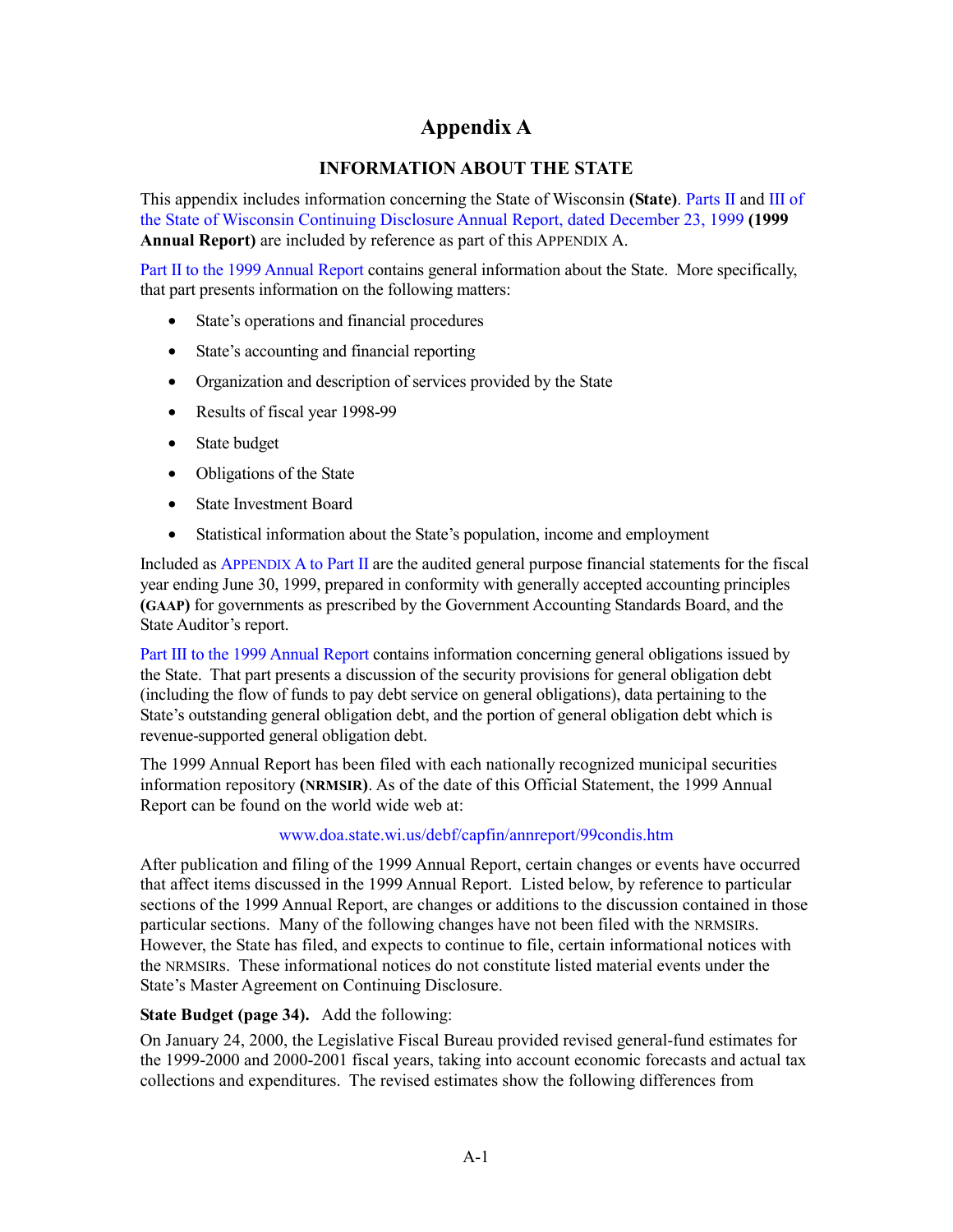estimates used in the 1999-2001 biennial budget and the sales tax rebate signed into law on November 16, 1999:

- 1999-2000 general-fund tax collections are now estimated to be \$145.3 million greater at \$10.793 billion.
- 2000-2001 general-fund tax collections are now estimated to be \$271.9 million greater at \$10.599 billion.
- Departmental revenues (non-tax receipts) are now estimated to be \$25.5 million lower.
- Net expenditures are now estimated to be \$27.6 million greater.

### **Potential Effect of Litigation; Assessment of Taxes for Railroads (page 37).** Amend with the following:

Recently, the Wisconsin Court of Appeals decided against the State in this case. As a result, the State is presently exposed to a liability of approximately \$22 million. This liability will be payable, with interest, unless this case is reversed on the appeal that the State will make to the Wisconsin Supreme Court.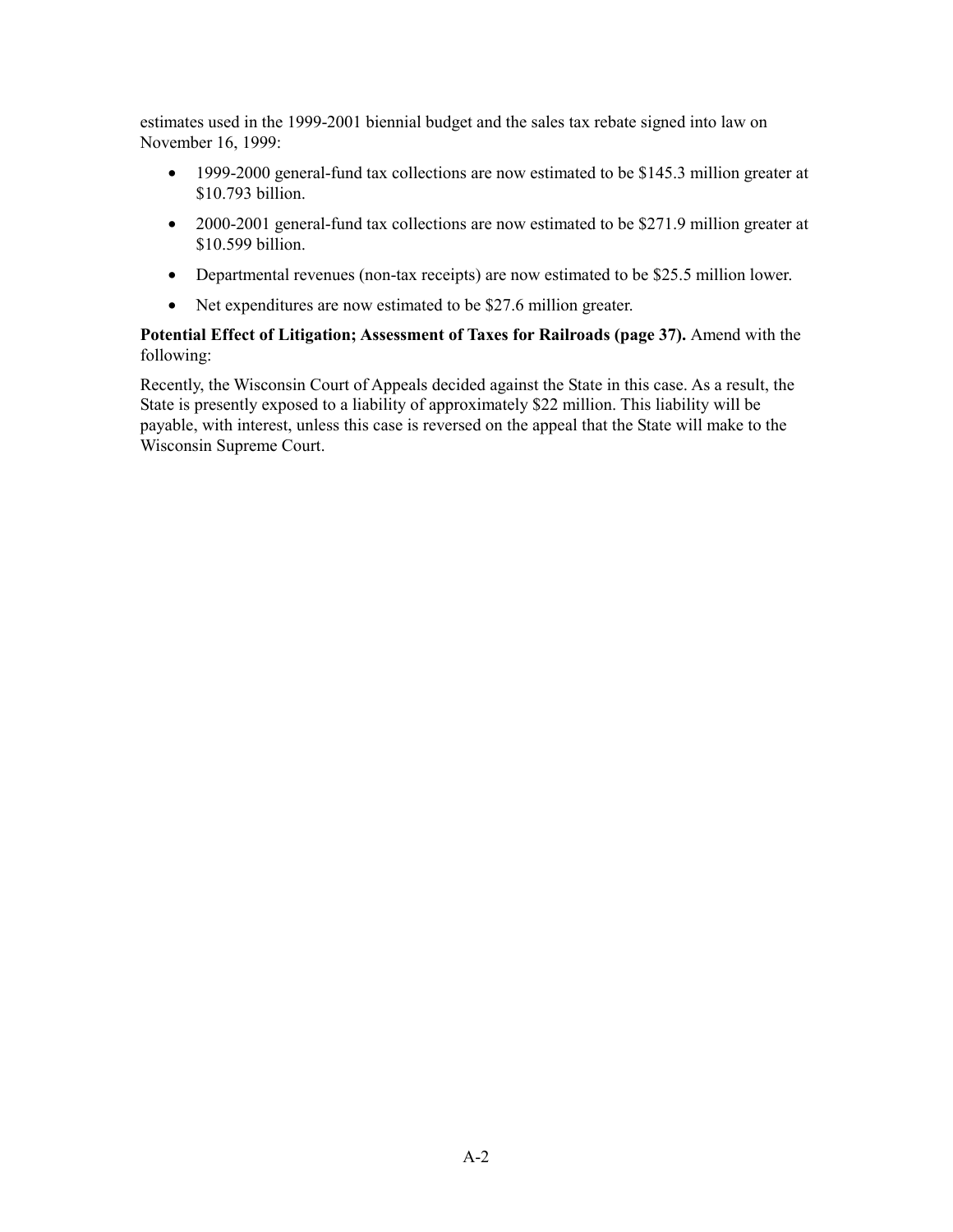**Table II-5; State Budget–All Funds (Page 35).** Replace the table with the following, which now reflects the Governor's actions on the biennial budget:

# **State Budget–All Funds(a)**

|                                                     |               | Actual <sup>(b)</sup><br>1998-99 |    | <b>Budget 1998-99</b>     |    | Budget 1999-2000            |             | Budget 2000-2001          |                            |
|-----------------------------------------------------|---------------|----------------------------------|----|---------------------------|----|-----------------------------|-------------|---------------------------|----------------------------|
| <b>RECEIPTS</b>                                     |               |                                  |    |                           |    |                             |             |                           |                            |
|                                                     |               | 552,311,000                      | S  | 352,243,400               | S  | 701,293,000                 | S           | 550,993,800               |                            |
| <b>Tax Revenue</b>                                  |               |                                  |    |                           |    |                             |             |                           |                            |
|                                                     |               | 5,162,239,000                    |    | 5,052,400,000             |    | 5,795,065,000               |             | 5,343,763,400             | $\left( \mathrm{c}\right)$ |
|                                                     |               | 3,284,695,000                    |    | 3,134,030,000             |    | 3,443,143,500               |             | 3,623,801,900             |                            |
|                                                     |               | 635,203,000                      |    | 654,700,000               |    | 645,703,200                 |             | 639,562,400               |                            |
|                                                     |               | 287,085,000                      |    | 272,600,000               |    | 244,105,000                 |             | 219,950,000               | (e)                        |
| Excise                                              |               |                                  |    |                           |    |                             |             |                           |                            |
|                                                     |               | 266,817,000                      |    | 268,900,000               |    | 247,575,000                 |             | 242,600,000               |                            |
|                                                     |               | 32,941,000                       |    | 32,300,000                |    | 33,000,000                  |             | 33,500,000                |                            |
|                                                     |               | 9,163,000                        |    | 9,500,000                 |    | 9,300,000                   |             | 9,300,000                 |                            |
|                                                     |               | 116,898,000                      |    | 55,000,000                |    | 90,000,000                  |             | 70,000,000                |                            |
|                                                     |               | 97,045,000                       |    | 95,000,000                |    | 84,000,000                  |             | 86,000,000                |                            |
|                                                     |               | 1,089,833,000 (h)                |    | 88,237,500 <sup>(h)</sup> |    | $56,113,400$ <sup>(h)</sup> |             | 58,613,400 <sup>(h)</sup> |                            |
|                                                     |               | 10,981,919,000                   |    | 9,662,667,500             |    | 10,648,005,100              |             | 10,327,091,100            |                            |
| Nontax Revenue                                      |               |                                  |    |                           |    |                             |             |                           |                            |
|                                                     |               | 158,390,000                      | \$ | 151,226,600               | \$ | 252,555,800                 | \$          | 182,585,200               |                            |
|                                                     |               | NA                               |    | NA                        |    | 185,031,900                 |             | 148,984,800               |                            |
|                                                     |               | 3,774,415,000                    |    | 4,339,196,600             |    | 5,073,553,400               |             | 4,677,447,800             |                            |
|                                                     |               | 2,358,405,000                    |    | 2,353,325,400             |    | 2,647,370,200               |             | 2,720,533,400             |                            |
|                                                     |               | 3,542,902,000                    |    | 2,229,010,500             |    | 2,275,227,200               |             | 2,290,799,300             |                            |
|                                                     |               | NA                               |    | NA                        |    | 64,000,000                  |             | NA                        |                            |
|                                                     |               | 490,003,000                      |    | 430,000,000               |    | 458,000,000                 |             | 400,000,000               |                            |
|                                                     |               | 6,794,183,000                    |    | 4,840,878,164             |    | 6,612,282,700               |             | 7,051,394,300             |                            |
|                                                     |               | 17,118,298,000                   |    | 14, 343, 637, 264         |    | 17,568,021,200              |             | 17,471,744,800            |                            |
|                                                     |               | 28,652,528,000                   |    | 24,358,548,164            | \$ | 28,917,319,300              | S           | 28,349,829,700            |                            |
|                                                     |               |                                  |    |                           |    |                             |             |                           |                            |
| DISBURSEMENTS AND RESERVES                          |               |                                  |    |                           |    |                             |             |                           |                            |
|                                                     |               | 367,656,000                      | S  | 390,029,300               | \$ | 416,377,800                 | S           | 417,404,800               |                            |
|                                                     |               | 7,537,266,000                    |    | 7,332,883,400             |    | 7,857,071,000               |             | 8,211,025,300             |                            |
|                                                     |               | 2,494,198,000                    |    | 2,183,076,800             |    | 2,480,489,400               |             | 2,427,967,200             |                            |
|                                                     |               | 6,579,235,000                    |    | 6,120,171,500             |    | 6,841,230,700               |             | 6,695,265,900             |                            |
|                                                     |               | 3,283,685,000                    |    | 613,160,900               |    | 672,909,000                 |             | 668,691,900               |                            |
|                                                     |               | 95,431,000                       |    | 90,209,800                |    | 101,242,400                 |             | 101,739,000               |                            |
|                                                     |               | 58,081,000                       |    | 55,994,700                |    | 60,239,300                  |             | 58,829,900                |                            |
|                                                     |               | 2,547,602,000                    |    | 2,012,329,700             |    | 2,882,274,900               |             | 2,168,380,400             |                            |
|                                                     |               | 401,345,000                      |    | 430,000,000               |    | 458,000,000                 |             | 400,000,000               |                            |
|                                                     |               | 1,934,678,000                    |    | 2,019,386,350             |    | 2,504,993,800               |             | 2,695,311,400             |                            |
| Reserve for Employe Benefit Payments <sup>(1)</sup> |               | 4,859,505,000                    |    | 2,821,491,814             |    | 4, 107, 288, 900            |             | 4,356,082,900             |                            |
|                                                     |               | 30,158,682,000                   |    | 24,068,734,264            |    | 28,382,117,200              |             | 28,200,698,700            |                            |
|                                                     |               | <b>NA</b>                        |    | (60, 255, 000)            |    | (95, 891, 700)              |             | (118, 987, 100)           |                            |
|                                                     |               | NA                               |    | 66,338,400                |    | 56,100,000                  |             | 117,750,000               |                            |
|                                                     |               | NA                               |    | 99,426,600                |    | 113,717,800                 |             | 134,139,300               |                            |
|                                                     |               | NA                               |    | 166,108,600               |    | 23,500,000                  |             | NA                        |                            |
|                                                     |               | <b>NA</b>                        |    | NA                        |    | 500,000                     |             | NA                        |                            |
|                                                     |               | (2,218,980,000)                  |    | <b>NA</b>                 |    | <b>NA</b>                   |             | <b>NA</b>                 |                            |
|                                                     |               | 27,939,702,000                   | S  | 24,340,352,864            | \$ | 28,480,043,300              | $\mathbb S$ | 28,333,600,900            |                            |
|                                                     |               | 712,826,000                      | S  | 18,195,300                | \$ | 437,276,000                 | S           | 16,228,800                |                            |
|                                                     | $\mathcal{S}$ | 701,293,000                      | S  | 117,621,900               | \$ | 550,993,800                 | S           | 150,368,100               |                            |

(a) The amounts shown are based on statutorily required accounting and not on GAAP.

(b) The amounts shown are unaudited and rounded to the nearest thousand.

(c) The decrease results from budgeted tax reductions becoming effective.

(d) The decrease results from budgeted tax changes that produce one-time effects in the first fiscal year.

(e) The decrease results from the continued effect of prior years tax changes.

(f) The decrease results from an anticipated decline in consumption.

(g) The decrease results from an expected one-time collection in the 1999-2000 fiscal year.

(h) The budgets do not include taxes collected for segregated funds. The largest such tax is the motor fuel tax. The State collected \$797 million of motor fuel taxes in the 1998-99 fiscal year. The 1998-99 budget includes revenues expected to be collected from a tax amnesty program.

(i) State law separates the accounting of employee benefits from the budget. They are included for purposes of comparability to the figures presented in this table and Tables II-1 and II-2 in the 1999 Annual Report.

**Source: Wisconsin Department of Administration.**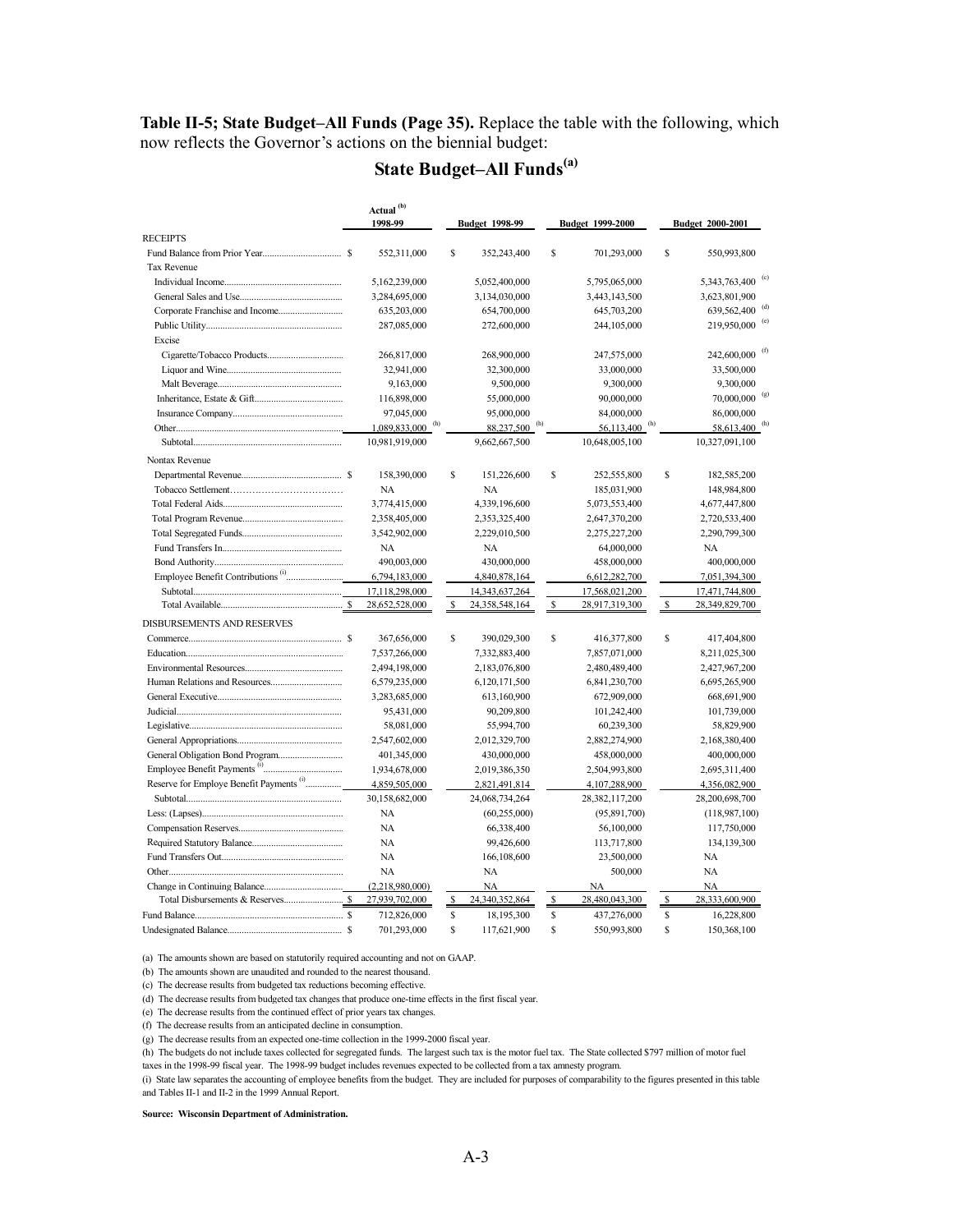**Table II-6; State Budget–General Fund (Page 36).** Replace the table with the following, which now reflects the Governor's actions on the biennial budget:

|                                       |   | Actual <sup>(b)</sup><br>1998-99 | <b>Budget 1998-99</b> |                           |    | Budget 1999-2000 |    | Budget 2000-2001             |
|---------------------------------------|---|----------------------------------|-----------------------|---------------------------|----|------------------|----|------------------------------|
| <b>RECEIPTS</b>                       |   |                                  |                       |                           |    |                  |    |                              |
|                                       |   | 552,311,000                      | S                     | 352,243,400               | \$ | 701,293,000      | \$ | 550,993,800                  |
| <b>Tax Revenue</b>                    |   |                                  |                       |                           |    |                  |    |                              |
| State Taxes Deposited to General Fund |   |                                  |                       |                           |    |                  |    |                              |
|                                       |   | 5,162,239,000                    |                       | 5,052,400,000             |    | 5,795,065,000    |    | 5,343,763,400 <sup>(c)</sup> |
|                                       |   | 3,284,695,000                    |                       | 3,134,030,000             |    | 3,443,143,500    |    | 3,623,801,900                |
|                                       |   | 635,203,000                      |                       | 654,700,000               |    | 645,703,200      |    | 639,562,400                  |
|                                       |   | 287,085,000                      |                       | 272,600,000               |    | 244,105,000      |    | 219,950,000 <sup>(e)</sup>   |
| Excise                                |   |                                  |                       |                           |    |                  |    |                              |
|                                       |   | 266,817,000                      |                       | 268,900,000               |    | 247,575,000      |    | $242,600,000$ <sup>(f)</sup> |
|                                       |   | 32,941,000                       |                       | 32,300,000                |    | 33,000,000       |    | 33,500,000                   |
|                                       |   | 9,163,000                        |                       | 9,500,000                 |    | 9,300,000        |    | 9,300,000                    |
|                                       |   | 116,898,000                      |                       | 55,000,000                |    | 90,000,000       |    | 70,000,000                   |
|                                       |   | 97,045,000                       |                       | 95,000,000                |    | 84,000,000       |    | 86,000,000                   |
|                                       |   | 69,243,000                       |                       | 88,237,500 <sup>(h)</sup> |    | 56,113,400       |    | 58,613,400                   |
|                                       |   | 9,961,329,000                    |                       | 9,662,667,500             |    | 10,648,005,100   |    | 10,327,091,100               |
|                                       |   |                                  |                       |                           |    |                  |    |                              |
| Nontax Revenue                        |   |                                  |                       |                           |    |                  |    |                              |
|                                       |   | 158,390,000                      |                       | 151,226,600               | \$ | 252,555,800      | \$ | 182,585,200                  |
|                                       |   | <b>NA</b>                        |                       | NA                        |    | 185,031,900      |    | 148,984,800                  |
|                                       |   | 3,774,415,000                    |                       | 3,929,984,000             |    | 4,450,884,500    |    | 4,105,179,800                |
|                                       |   | 2,358,405,000                    |                       | 2,353,325,400             |    | 2,647,370,200    |    | 2,720,533,400                |
|                                       |   | <b>NA</b>                        |                       | NA                        |    | 64,000,000       |    | NA                           |
|                                       |   | 6,291,210,000                    |                       | 6,434,536,000             |    | 7,599,842,400    |    | 7,157,283,200                |
|                                       | S | 16,804,850,000                   | S                     | 16,449,446,900            | \$ | 18,949,140,500   | S  | 18,035,368,100               |
| <b>DISBURSEMENTS AND RESERVES</b>     |   |                                  |                       |                           |    |                  |    |                              |
|                                       |   | 199,054,000                      | S                     | 195,817,600               |    | 216,422,000      |    | 221,753,100                  |
|                                       |   | 7,228,129,000                    |                       | 7,185,455,400             |    | 7,795,022,700    |    | 8,151,560,200                |
|                                       |   | 244,061,000                      |                       | 239,024,700               |    | 258,472,200      |    | 260,085,700                  |
|                                       |   | 5,829,545,000                    |                       | 6,013,539,700             |    | 6,676,189,200    |    | 6,505,112,000                |
|                                       |   | 523,088,000                      |                       | 533,306,400               |    | 633,904,200      |    | 568,969,200                  |
|                                       |   | 95,074,000                       |                       | 89,565,900                |    | 100,584,600      |    | 101,081,200                  |
|                                       |   | 58,081,000                       |                       | 55,994,700                |    | 60,239,300       |    | 58,829,900                   |
|                                       |   | 1,921,555,000                    |                       | 1,846,928,600             |    | 2,673,104,200    |    | 2,018,845,800                |
|                                       |   | 16,098,587,000                   |                       | 16,159,633,000            |    | 18,413,938,400   |    | 17,886,237,100               |
|                                       |   | NA                               |                       | (60, 255, 000)            |    | (95,891,700)     |    | (118,987,100)                |
|                                       |   | <b>NA</b>                        |                       | 66,338,400                |    | 56,100,000       |    | 117,750,000                  |
|                                       |   | <b>NA</b>                        |                       | 99,426,600                |    | 113,717,800      |    | 134,139,300                  |
|                                       |   | <b>NA</b>                        |                       |                           |    |                  |    |                              |
|                                       |   | <b>NA</b>                        |                       | 166,108,600<br>NA         |    | 23,500,000       |    | NA<br><b>NA</b>              |
|                                       |   |                                  |                       |                           |    | 500,000          |    |                              |
|                                       |   | (6.563.000)                      |                       | <b>NA</b>                 |    | <b>NA</b>        |    | NA                           |
|                                       |   | 16,092,024,000                   | s                     | 16,431,251,600            |    | 18,511,864,500   |    | 18,019,139,300               |
|                                       |   | 712,826,000                      | \$                    | 18,195,300                | \$ | 437,276,000      | S  | 16,228,800                   |
|                                       | S | 701,293,000                      | \$                    | 117,621,900               | Ŝ  | 550,993,800      | \$ | 150,368,100                  |

# **State Budget–General Fund(a)**

(a) The amounts shown are based on statutorily required accounting and not on GAAP.

(b) The amounts shown are unaudited and rounded to the nearest thousand.

(c) The decrease results from budgeted tax reductions becoming effective.

(d) The decrease results from budgeted tax changes that produce one-time effects in the first fiscal year.

(e) The decrease results from the continued effect of prior years tax changes.

(f) The decrease results from an anticipated decline in consumption.

(g) The decrease results from an expected one-time collection in the 1999-2000 fiscal year.

(h) The 1998-99 budget included revenues expected to be collected from a tax amnesty program.

**Source: Wisconsin Department of Administration.**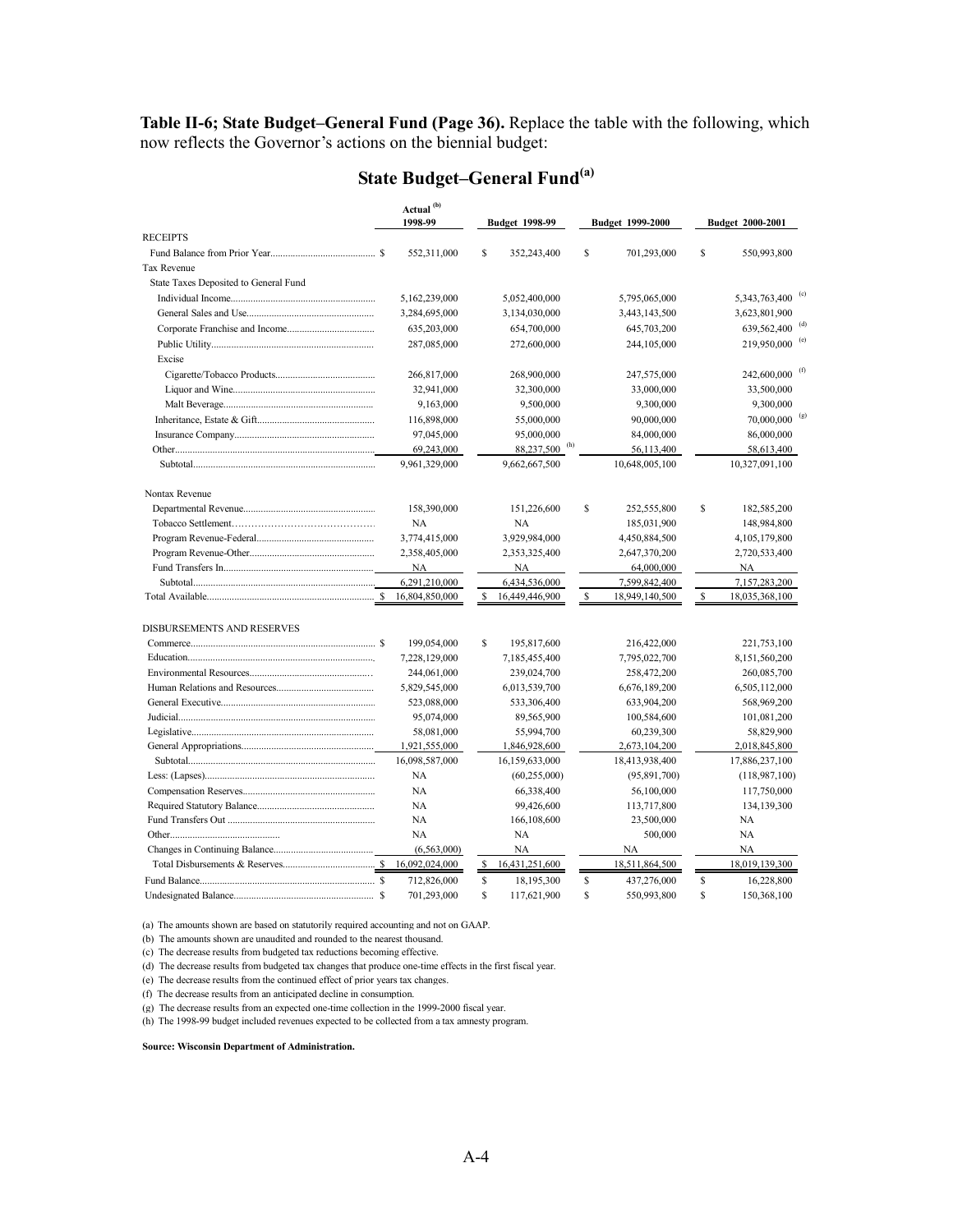# **Appendix B**

#### **STATE OF WISCONSIN GENERAL OBLIGATION ISSUANCE STATUS REPORT December 1, 1999**

<span id="page-19-2"></span><span id="page-19-1"></span><span id="page-19-0"></span>

| <b>Program Purpose</b>                                                                                    | Legislative<br><b>General Obligations</b><br><b>Issued to Date</b><br><b>Authorization</b> |               | <b>Interest</b><br>Earnings <sup>(a)</sup> | G.O. Bonds of<br>2000, Series A | <b>Total Authorized</b><br><b>Unissued Debt</b> |  |
|-----------------------------------------------------------------------------------------------------------|--------------------------------------------------------------------------------------------|---------------|--------------------------------------------|---------------------------------|-------------------------------------------------|--|
| University of Wisconsin;                                                                                  |                                                                                            |               |                                            |                                 |                                                 |  |
|                                                                                                           | \$856,708,700                                                                              | \$736,892,229 | \$<br>11,313,761                           | \$<br>10,000,000                | \$<br>98,502,710                                |  |
| University of Wisconsin;<br>self-amortizing facilities                                                    | 513,941,400                                                                                | 297, 327, 621 | 1,040,535                                  | 10,460,000                      | 205, 113, 244                                   |  |
| Natural resources;<br>Warren Knowles - Gaylord<br>Nelson stewardship                                      | 460,000,000                                                                                |               |                                            | 25,000,000                      | 435,000,000                                     |  |
| Natural resources;<br>municipal clean drinking                                                            |                                                                                            |               |                                            |                                 |                                                 |  |
|                                                                                                           | 9,800,000                                                                                  | 9,518,342     | 141,818                                    |                                 | 139,840                                         |  |
|                                                                                                           | 552,743,200                                                                                | 342,805,573   |                                            | 3,998,480                       | 205,939,147                                     |  |
| Safe drinking water<br>loan program                                                                       | 26,210,000                                                                                 | 12,130,000    |                                            | 2,001,520                       | 12,078,480                                      |  |
| Natural resources;                                                                                        | 56,763,600                                                                                 | 30,985,658    | 132,570                                    | 970,000                         | 24,675,372                                      |  |
| Natural resources;<br>nonpoint source compliance                                                          | 2,000,000                                                                                  | 2,000,000     |                                            |                                 |                                                 |  |
| Natural resources;                                                                                        | 43,000,000                                                                                 | 19,374,900    | 161,017                                    | 2,580,000                       | 20,884,083                                      |  |
| Natural resources;<br>urban nonpoint source                                                               | 13,000,000                                                                                 |               |                                            |                                 | 13,000,000                                      |  |
| Natural resources;<br>environmental segregated<br>fund supported<br>administrative facilities             | 3,050,900                                                                                  | 136,100       |                                            |                                 | 2,914,800                                       |  |
| Natural resources;<br>segregated revenue supported                                                        | 6,350,000                                                                                  | 2,708,000     |                                            | 340,000                         | 3,302,000                                       |  |
| Natural resources;<br>pollution abatement<br>and sewage collection<br>facilities, ORAP funding            | 146,850,000                                                                                | 145,010,325   | 50,000                                     |                                 | 1,789,675                                       |  |
| Natural resources;<br>pollution abatement and<br>sewage collection facilities                             | 902,449,800                                                                                | 874,069,888   | 18,510,235                                 |                                 | 9,869,677                                       |  |
| Natural resources;<br>pollution abatement and<br>sewage collection facilities;<br>combined sewer overflow | 200,600,000                                                                                | 194, 309, 242 | 6,287,401                                  |                                 | 3,357                                           |  |
| Natural resources;                                                                                        | 56,055,000                                                                                 | 56,053,994    | 1,005                                      |                                 |                                                 |  |
| Natural resources:<br>local parks land acquisition                                                        | 2,490,000                                                                                  | 2,439,349     | 42,259                                     |                                 | 8,392                                           |  |
| Natural resources;<br>recreation development                                                              | 23,061,500                                                                                 | 22,818,110    | 141,227                                    |                                 | 102,163                                         |  |
| Natural resources;                                                                                        | 45,608,600                                                                                 | 45, 115, 269  | 491,671                                    |                                 | 1,660                                           |  |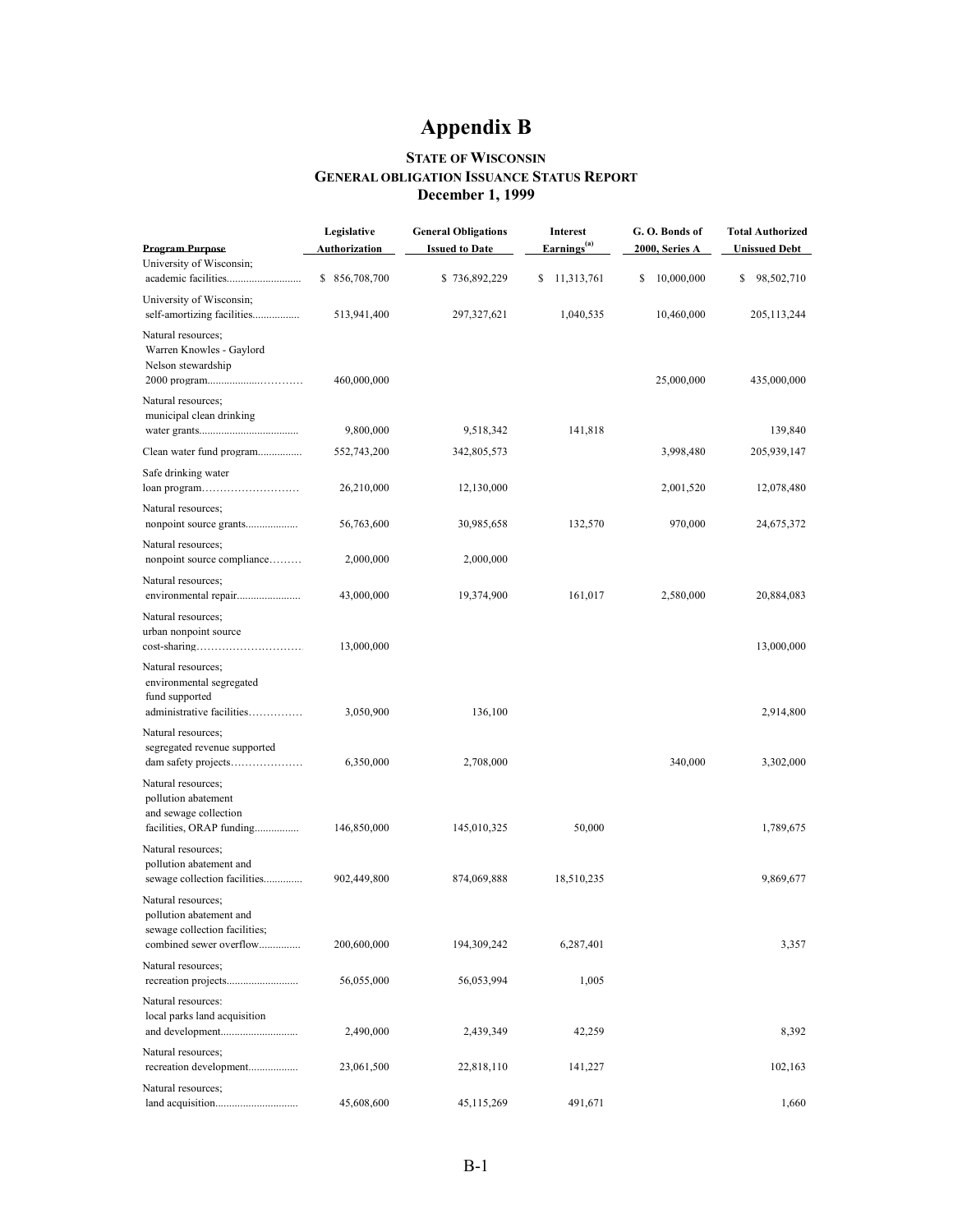|                                                                              | Legislative                       | <b>General Obligations</b>         | <b>Interest</b><br>Earnings <sup>(a)</sup> | G.O. Bonds of  | <b>Total Authorized</b>        |
|------------------------------------------------------------------------------|-----------------------------------|------------------------------------|--------------------------------------------|----------------|--------------------------------|
| <b>Program Purpose</b><br>Natural resources;<br>Wisconsin natural areas      | <u>Authorization</u><br>2,500,000 | <b>Issued to Date</b><br>2,442,545 | 17,174                                     | 2000, Series A | <b>Unissued Debt</b><br>40,281 |
| Natural resources;<br>segregated revenue                                     | 23,376,600                        | 14,304,722                         | 45,287                                     | 1,240,000      | 7,786,591                      |
| Natural resources;<br>general fund supported<br>administrative facilities    | 10,882,400                        | 6,746,075                          | 21,432                                     | 265,000        | 3,849,893                      |
| Natural resources;                                                           | 750,000                           |                                    |                                            |                | 750,000                        |
| Natural resources;                                                           | 5,500,000                         | 5,367,000                          | 49,701                                     |                | 83,299                         |
| Natural resources;<br>segregated revenue<br>supported land acquisition       | 2,500,000                         | 2,498,446                          |                                            |                | 1,554                          |
| Natural resources;<br>Warren Knowles - Gaylord<br>Nelson stewardship program | 231,000,000                       | 181,515,000                        | 1,284,643                                  | 965,000        | 47,235,357                     |
| Transportation;<br>administrative facilities                                 | 8,890,400                         | 8,759,479                          | 33,943                                     |                | 96,978                         |
| Transportation;<br>accelerated bridge                                        | 46,849,800                        | 46,849,800                         |                                            |                |                                |
| Transportation;<br>rail passenger route development                          | 50,000,000                        |                                    |                                            |                | 50,000,000                     |
| Transportation;<br>accelerated highway                                       | 185,000,000                       | 185,000,000                        |                                            |                |                                |
| Transportation;<br>connecting highway                                        | 15,000,000                        | 15,000,000                         |                                            |                |                                |
| Transportation;<br>federally aided                                           | 10,000,000                        | 10,000,000                         |                                            |                |                                |
| Transportation;                                                              | 41,000,000                        | 41,000,000                         |                                            |                |                                |
| Transportation;<br>harbor improvements                                       | 22,000,000                        | 14,135,000                         | 232,605                                    | 35,000         | 7,597,395                      |
| Transportation;<br>rail acquisitions                                         | 23,500,000                        | 13,390,000                         |                                            | 745,000        | 9,365,000                      |
| Corrections;                                                                 | 697,679,300                       | 552,011,762                        | 9,275,218                                  |                | 136,392,320                    |
| Corrections;<br>self-amortizing facilities                                   | 7,337,000                         | 975,000                            | 99                                         | 345,000        | 6,016,901                      |
| Corrections;<br>iuvenile correctional facilities                             | 27,726,500                        | 25,148,556                         | 101,839                                    | 130,000        | 2,346,105                      |
| Health and family services;<br>mental health and                             |                                   |                                    |                                            |                |                                |
| secure treatment facilities                                                  | 125,705,700                       | 84,350,268                         | 681,041                                    | 20,000,000     | 20,674,391                     |

#### **GENERAL OBLIGATION ISSUANCE STATUS REPORT–CONTINUED December 1, 1999**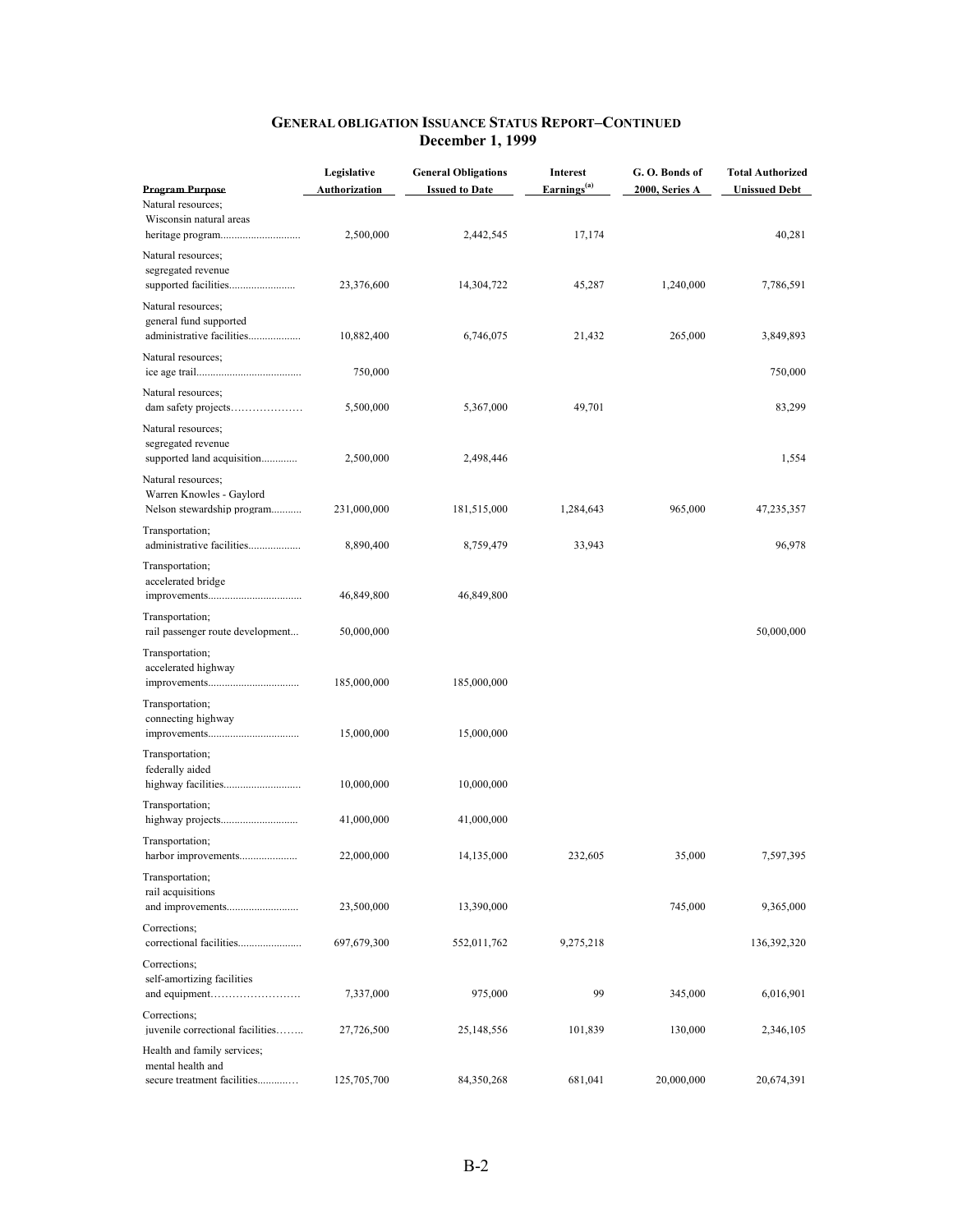|                                                                                                                   | Legislative          | <b>General Obligations</b> | <b>Interest</b>           | G.O. Bonds of  | <b>Total Authorized</b> |
|-------------------------------------------------------------------------------------------------------------------|----------------------|----------------------------|---------------------------|----------------|-------------------------|
| <b>Program Purpose</b>                                                                                            | <b>Authorization</b> | <b>Issued to Date</b>      | Earnings <sup>(a)</sup>   | 2000, Series A | <b>Unissued Debt</b>    |
| Agriculture;                                                                                                      | 6,575,000            | 400,000                    | 1,248                     | 800,000        | 5,373,752               |
| Agriculture;<br>conservation reserve enhancement                                                                  | 40,000,000           |                            |                           |                | 40,000,000              |
| Administration;<br>Black Point Estate                                                                             | 1,600,000            |                            |                           |                | 1,600,000               |
| Building commission;<br>previous lease                                                                            | 143,071,600          | 143,068,654                |                           |                | 2,946                   |
| Building commission;<br>refunding corporation                                                                     | 870,000              |                            |                           |                | 870,000                 |
| Building commission;<br>refunding tax-supported<br>general obligation debt                                        | 2,125,000,000        | 1,896,403,677 (b)          |                           |                | 228,596,323             |
| Building commission;<br>refunding self-amortizing                                                                 | 275,000,000          | 231,440,786                | $\phi$                    |                | 43,559,214              |
| Building commission;<br>housing state departments                                                                 | 328,146,600          | 223,504,121                | 1,992,401                 | 12,000,000     | 90,650,078              |
| Building commission;<br>1 West Wilson street                                                                      | 15,100,000           | 14,805,521                 | 294,479                   |                |                         |
| Building commission;                                                                                              | 36,188,400           | 16,790,000                 | 49,699                    | 2,000,000      | 17,348,701              |
| Building commission;<br>capital equipment acquisition                                                             | 105,370,400          | 65,499,191                 | 728,786                   | 4,000,000      | 35, 142, 423            |
| Building commission;                                                                                              | 90,000,000           | 65,428,484                 |                           |                | 24,571,516              |
| Building commission;<br>discount sale of debt<br>(higher education bonds)                                         | 100,000,000          | 99,988,833                 | $\left(\mathbf{p}\right)$ |                | 11,167                  |
| Building commission;<br>other public purposes                                                                     | 1,056,769,500        | 748,609,314                | 4,999,399                 | 50,925,000     | 252,235,787             |
| Medical College<br>of Wisconsin, Inc.;<br>basic science education and health<br>information technology facilities | 10,000,000           | 10,000,000                 |                           |                |                         |
| Marquette University;<br>dental clinic and education facility                                                     | 15,000,000           |                            |                           |                | 15,000,000              |
| Swiss cultural center                                                                                             | 1,000,000            |                            |                           |                | 1,000,000               |
| Milwaukee Police Athletic League;<br>youth activities center                                                      | 1,000,000            |                            |                           |                | 1,000,000               |
| Technology for educational<br>achievement in Wisconsin<br>board;<br>school district educational                   |                      |                            |                           |                |                         |
| technology infrastructure<br>financial assistance                                                                 | 100,000,000          | 25,135,000                 | 314,729                   | 300,000        | 74,250,271              |

## **GENERAL OBLIGATION ISSUANCE STATUS REPORT–CONTINUED**

 **December 1, 1999**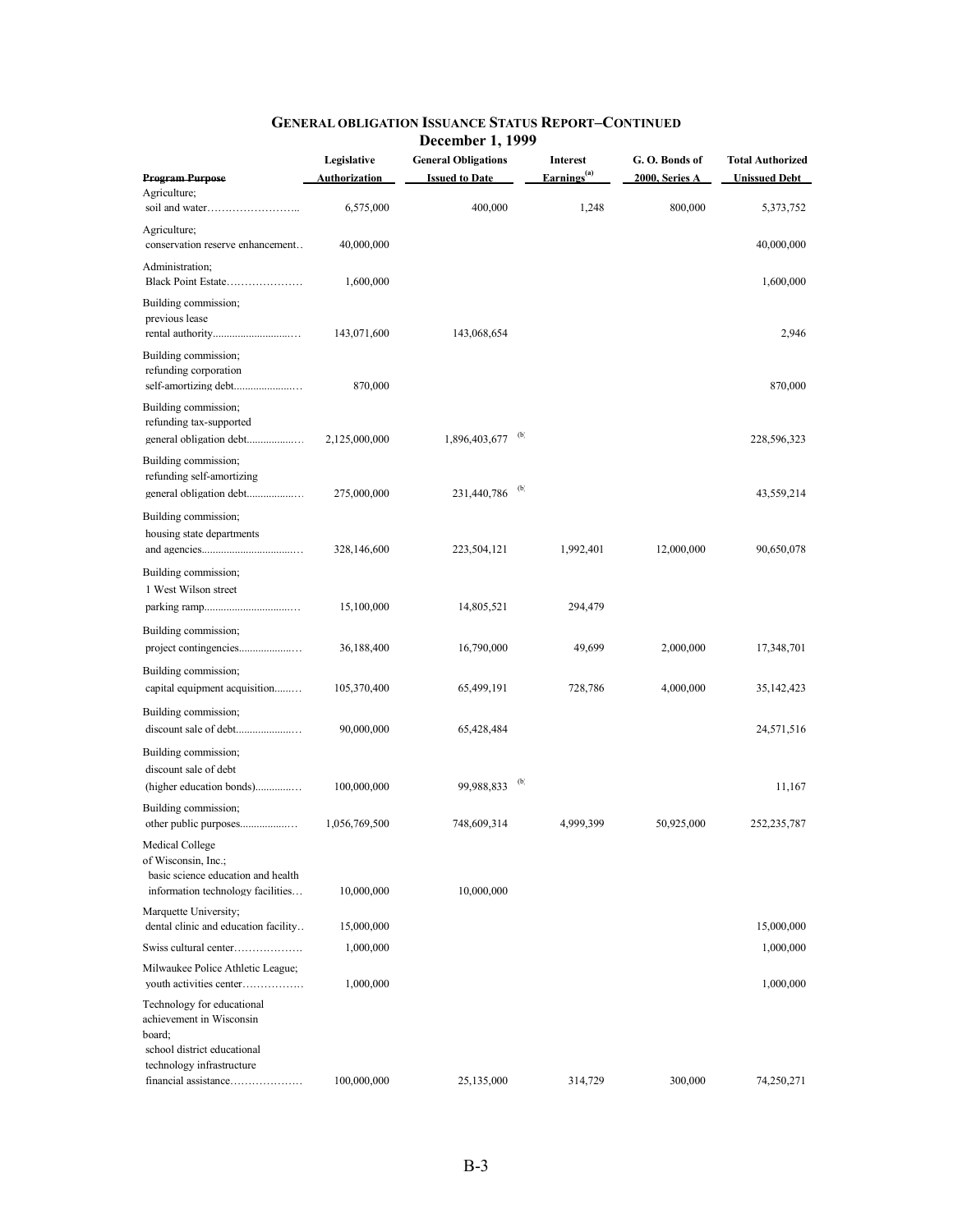| <b>GENERAL OBLIGATION ISSUANCE STATUS REPORT-CONTINUED</b> |
|------------------------------------------------------------|
| <b>December 1, 1999</b>                                    |

| <b>Program Purpose</b>                                                                                                                              | Legislative<br>Authorization | <b>General Obligations</b><br><b>Issued to Date</b> | <b>Interest</b><br>Earnings <sup>(a)</sup> | G.O. Bonds of<br>2000, Series A | <b>Total Authorized</b><br><b>Unissued Debt</b> |
|-----------------------------------------------------------------------------------------------------------------------------------------------------|------------------------------|-----------------------------------------------------|--------------------------------------------|---------------------------------|-------------------------------------------------|
| Technology for educational<br>achievement in Wisconsin<br>board:<br>public library educational<br>technology infrastructure<br>financial assistance | 10,000,000                   |                                                     |                                            |                                 | 10,000,000                                      |
| Educational communications<br>board:<br>educational communications<br>$facilities \dots \dots \dots \dots \dots \dots \dots \dots \dots \dots$      | 8,658,100                    | 7,354,539                                           | 36,946                                     | 150,000                         | 1,116,615                                       |
| Historical society;<br>self-amortizing facilities                                                                                                   | 3,173,600                    | 1,029,156                                           | 3,896                                      |                                 | 2,140,548                                       |
| Historical society;                                                                                                                                 | 400,000                      |                                                     |                                            |                                 | 400,000                                         |
| Historical society;                                                                                                                                 | 1,839,000                    | 1,825,756                                           |                                            |                                 | 13,244                                          |
| Historical society;                                                                                                                                 | 4,384,400                    | 4,351,000                                           |                                            |                                 | 33,400                                          |
| Public instruction;<br>state school, state center<br>and library facilities                                                                         | 7,367,700                    | 7,330,612                                           | 32,508                                     |                                 | 4,580                                           |
| Military affairs;<br>armories and military facilities                                                                                               | 20,417,300                   | 17,497,527                                          | 192,543                                    | 180,000                         | 2,547,230                                       |
| Veterans affairs:                                                                                                                                   | 10,090,100                   | 8,543,065                                           | 50,556                                     | 175,000                         | 1,321,479                                       |
| Veterans affairs;<br>self-amortizing mortgage loans                                                                                                 | 2,020,500,000                | 1,833,706,295                                       | 2,133,000                                  |                                 | 184,660,705                                     |
| Veterans affairs;                                                                                                                                   | 665,000,000                  | 632,539,245                                         |                                            |                                 | 32,460,755                                      |
| Veterans affairs;<br>self-amortizing facilities                                                                                                     | 15,941,000                   |                                                     |                                            |                                 | 15,941,000                                      |
| State fair park board;                                                                                                                              | 3,887,100                    | 1,700,000                                           |                                            | 220,000                         | 1,967,100                                       |
| State fair park board;                                                                                                                              | 11,000,000                   | 10,909,000                                          |                                            | 30,000                          | 61,000                                          |
| State fair park board;<br>self-amortizing facilities                                                                                                | 44,787,100                   | 23,328,800                                          | 6,046                                      | 145,000                         | 21,307,254                                      |
|                                                                                                                                                     | \$12,736,017,300             | \$10.094.376.829                                    | \$60,892,718                               | \$150,000,000                   | \$2,430,747,752                                 |

(a) Interest earnings reduce issuance authority by the same amount.

<sup>(b)</sup> Interest scheduled to accrue on any obligation that is not payable during the current fiscal year is treated as debt and taken into account for purposes of the statutory authority to issue debt.

**Source: Wisconsin Department of Administration.**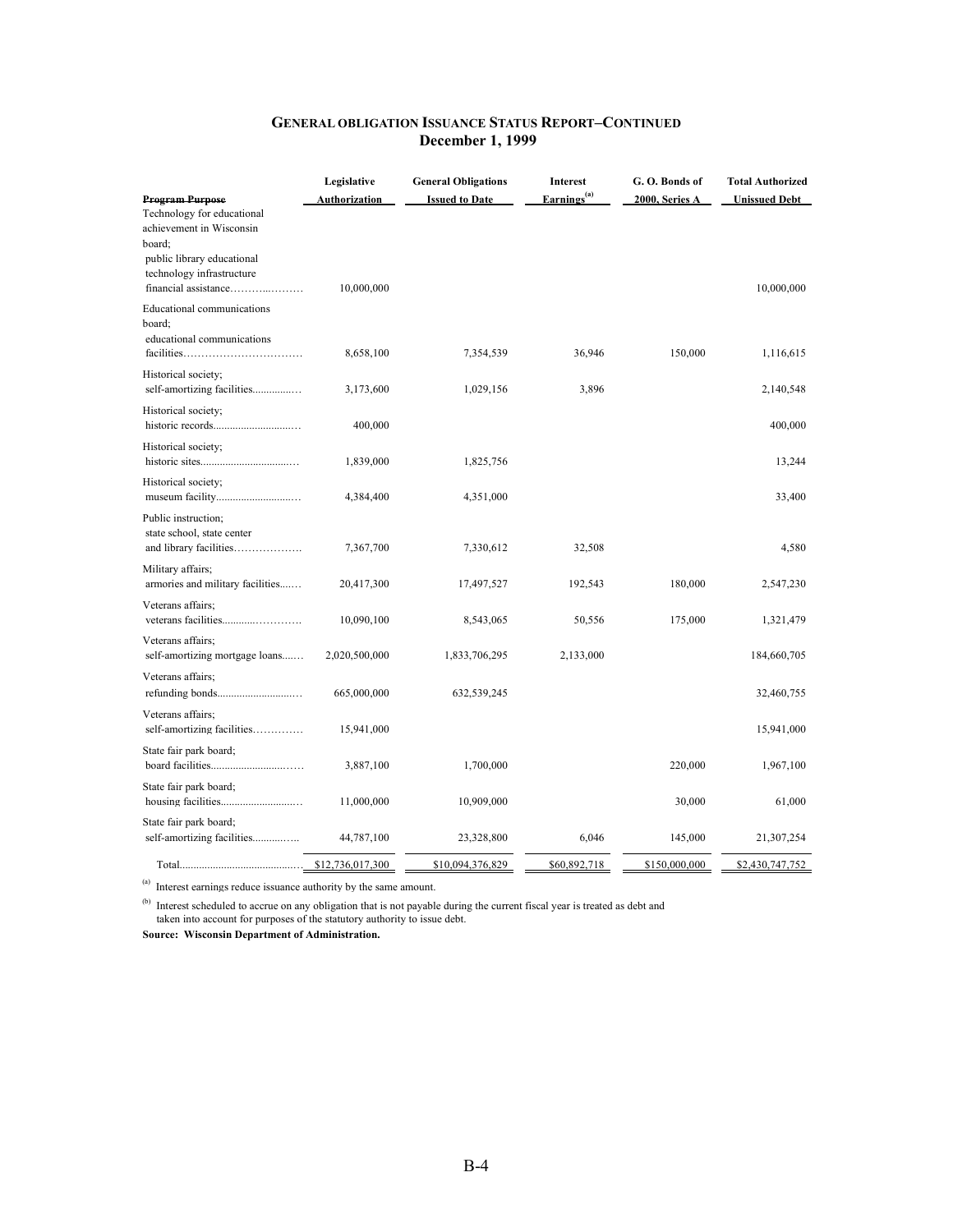# **Appendix C**

# **EXPECTED FORM OF LEGAL OPINION**

<span id="page-23-2"></span><span id="page-23-1"></span><span id="page-23-0"></span>*Upon delivery of the Bonds, it is expected that Foley & Lardner will deliver a legal opinion in substantially the following form:*

### (Letterhead of Foley & Lardner) **\$150,000,000 STATE OF WISCONSIN GENERAL OBLIGATION BONDS OF 2000, SERIES A**

We have acted as bond counsel in connection with the issuance by the State of Wisconsin (the "State") of its General Obligation Bonds of 2000, Series A to the amount of \$150,000,000, dated March 15, 2000 (the "Bonds"). We investigated the law and examined such certified proceedings and other papers as we deemed necessary to render this opinion.

As to questions of fact material to our opinion, we relied upon the certified proceedings and other certificates of public officials furnished to us without undertaking to verify the same by independent investigation.

We have not been engaged or undertaken to review the accuracy, completeness or sufficiency of the Official Statement or other offering material relating to the Bonds (except to the extent, if any, stated in the Official Statement), and we express no opinion relating thereto (excepting only the matters set forth as our opinion in the Official Statement). However, in connection with the rendering of our opinion as to the validity of the Bonds, nothing has come to our attention that would lead us to believe that the Official Statement (except for the financial statements and other financial or statistical data included therein, as to which we express no view), as of the date of delivery of the Bonds, contained any untrue statement of a material fact or omitted to state any material fact required to be stated therein or necessary to make the statements contained therein, in light of the circumstances under which they were made, not misleading.

The Bonds are being issued pursuant to Chapter 18, Wisconsin Statutes (the "Act") and a resolution adopted by the State of Wisconsin Building Commission (the "Commission") on February 16, 2000 (the "Resolution").

Based upon the foregoing, we are of the opinion that, under existing law:

- 1. The Bonds, to the amount named, are valid and binding general obligations of the State.
- 2. The Resolution has been duly adopted by the Commission and constitutes a valid and binding obligation of the State enforceable upon the State as provided in the Resolution.
- 3. The full faith, credit, and taxing power of the State are irrevocably pledged to the payment of the principal of, premium, if any, and interest on the Bonds as the same mature and become due. There has been irrevocably appropriated, as a first charge upon all revenues of the State, a sum sufficient for such purpose.
- 4. The interest on the Bonds is excluded from gross income for federal income tax purposes, and the interest on the Bonds is not an item of tax preference for purposes of the federal alternative minimum tax imposed on all taxpayers; it should be noted, however, that with respect to certain corporations (as defined for federal income tax purposes), such interest is taken into account in determining adjusted current earnings for